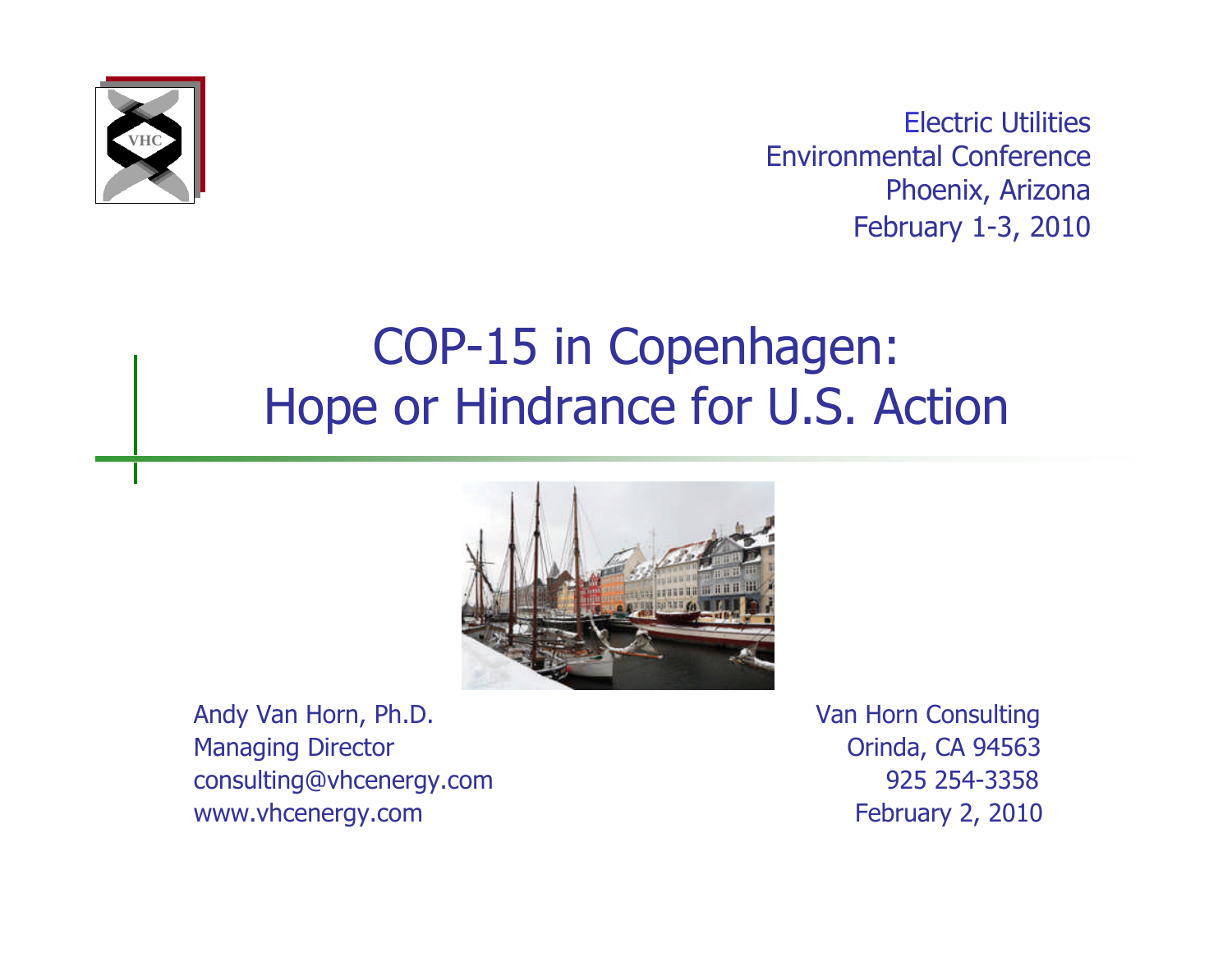# **Topics**

| What Was COP-15?                                                       | 3  |
|------------------------------------------------------------------------|----|
| What Did It Accomplish?                                                | 4  |
| Key Issues: Pre-COP-15<br>m.                                           | 5  |
| Major Elements of the Copenhagen Accord<br>$\mathcal{L}_{\mathcal{A}}$ | 6  |
| Perspectives on COP-15<br>$\mathbf{r}$                                 | 11 |
| <b>Future U.N. COP Sessions</b>                                        | 15 |
| Perspectives on China & the U.S.                                       | 16 |
| Where Now for the U.S.?                                                | 19 |
| Legislative Status in Early 2010                                       | 21 |
| <b>Fundamental Issues to Consider</b><br>$\mathbf{r}$                  | 22 |
| <b>Topics for Legislative Debates</b>                                  | 23 |
| <b>Concluding Remarks</b>                                              | 24 |
| Appendix – Comments on Scientific Integrity                            | 25 |
| About Van Horn Consulting                                              | 27 |

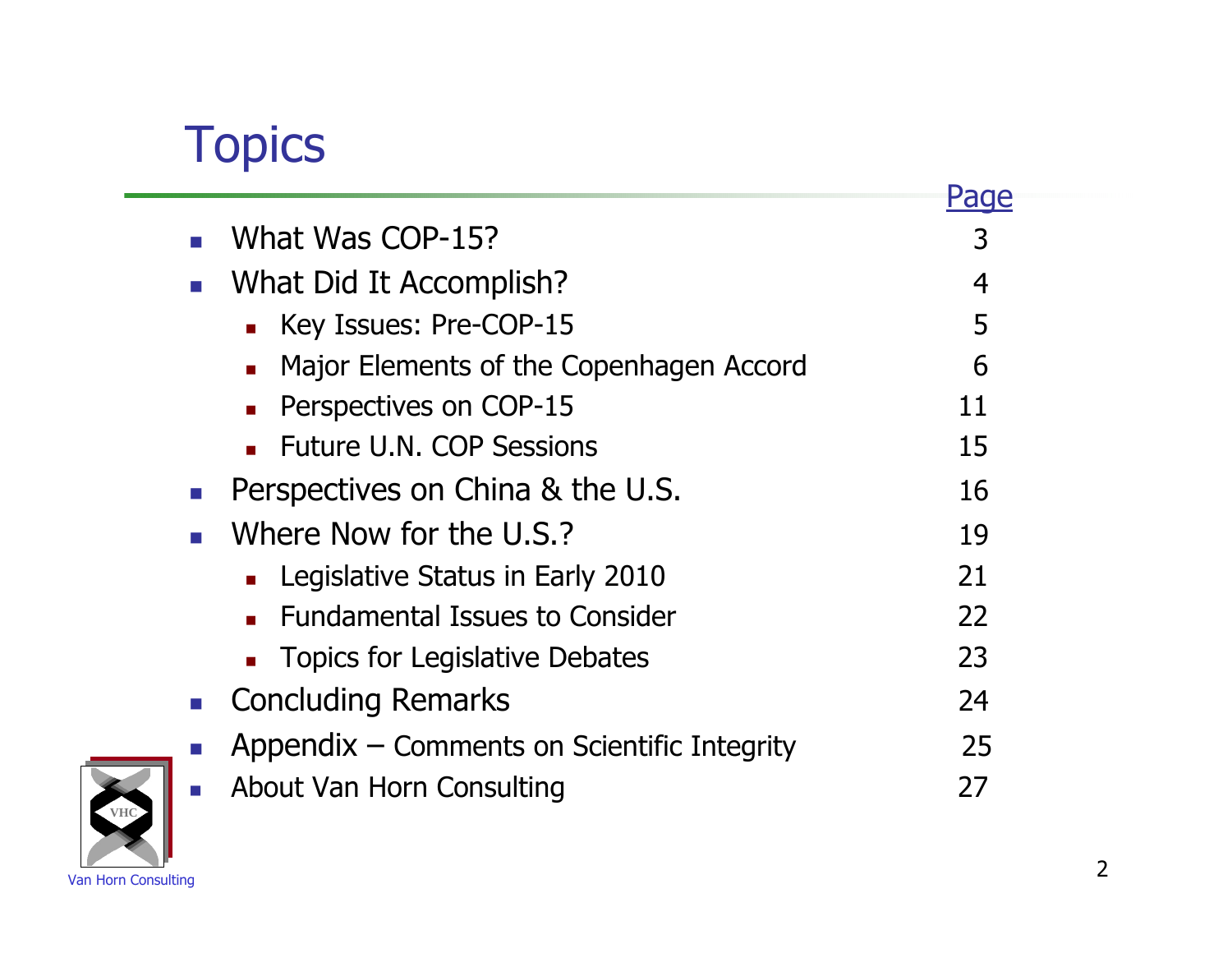#### What Was COP-15?

- $\blacksquare$  The 15<sup>th</sup> Conference of the Parties to the UN Framework Convention on Climate Change held December 7-18, 2009 in Copenhagen.
	- Delegates from 193 countries,
	- Over 100 world leaders.
- **Its goal was to reach an agreement that would** replace the Kyoto Protocol after 2012.
	- The Kyoto Protocol was adopted in Kyoto, Japan in December 1997.
	- It was ratified by 184 nations (but not by the U.S.) and entered into force on February 16, 2005.



 Although progress was made, a legally binding successor agreement was not reached.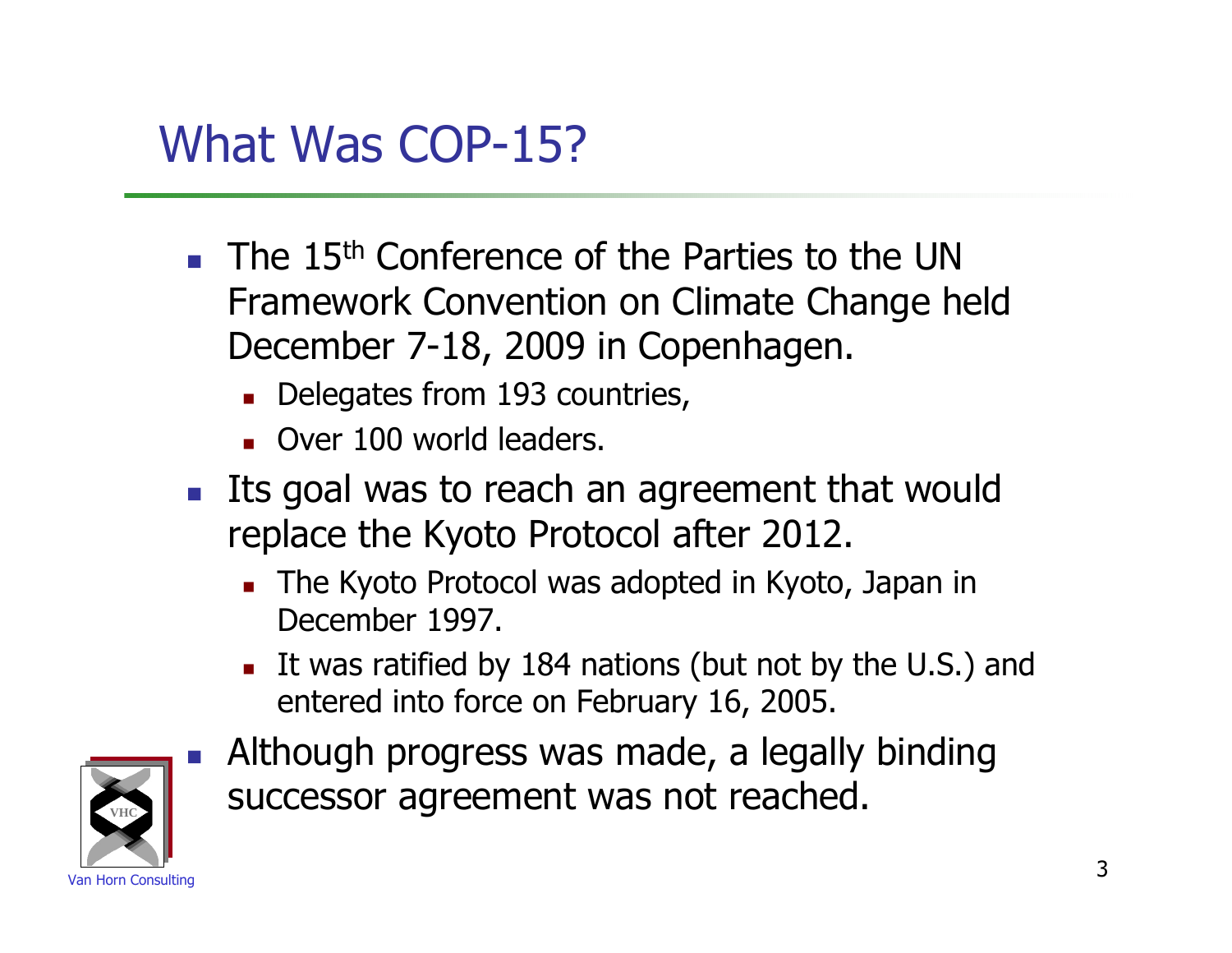

# What Did COP-15 Accomplish?

Did Copenhagen Develop a Roadmap or Create a Roadblock?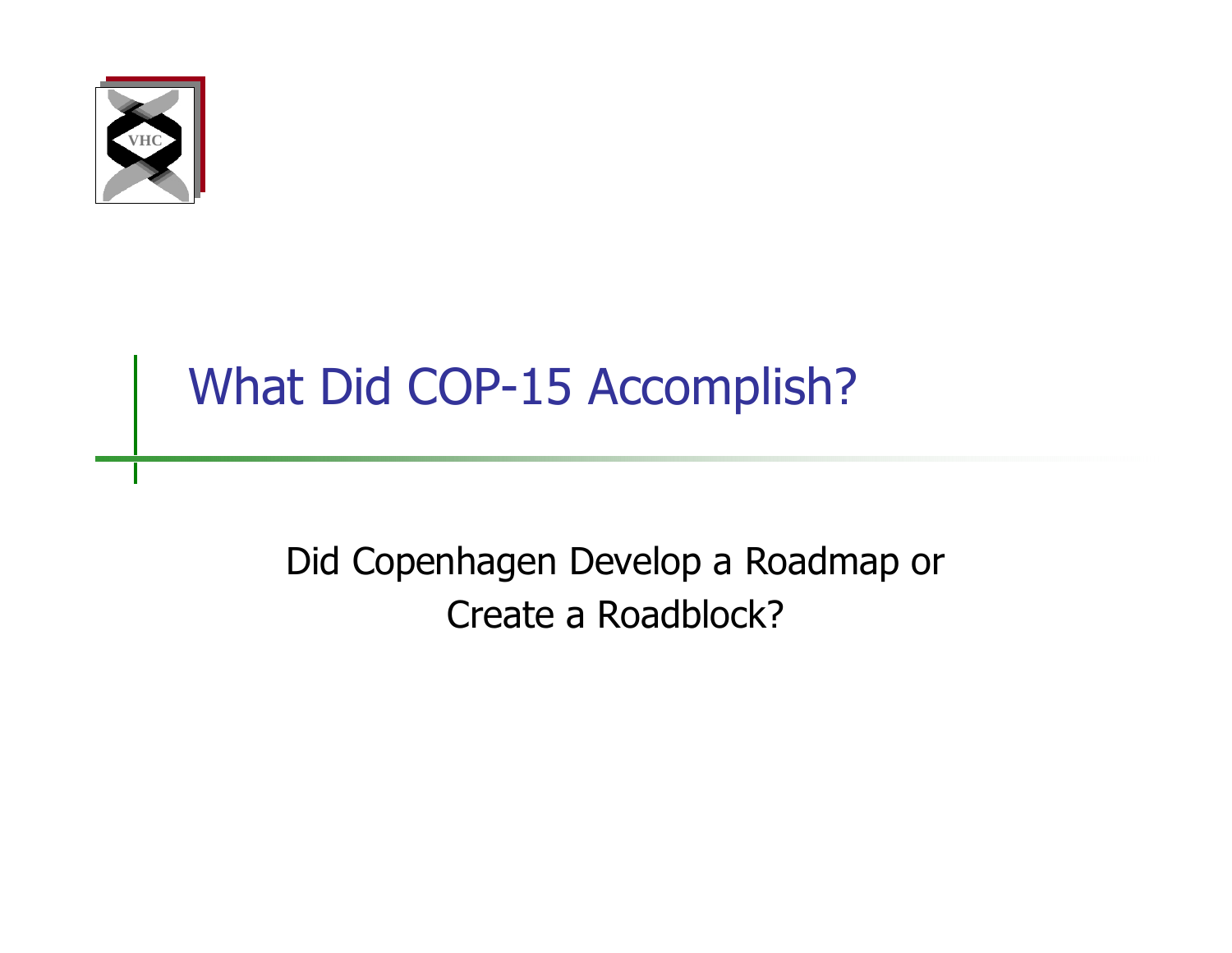# Key Issues: Pre-COP-15

- **Now much are the industrialized countries willing to** reduce their emissions of greenhouse gases (GHG)?
- How much are major developing countries, such as China and India, willing to do to limit the growth of their emissions?
- How is the help needed by developing countries to engage in reducing their emissions and adapting to the impacts of climate change going to be financed?
- How is that money going to be managed?"\*



\*Yvo de Boer, executive secretary of the United Nations Framework Convention on Climate Change (UNFCCC).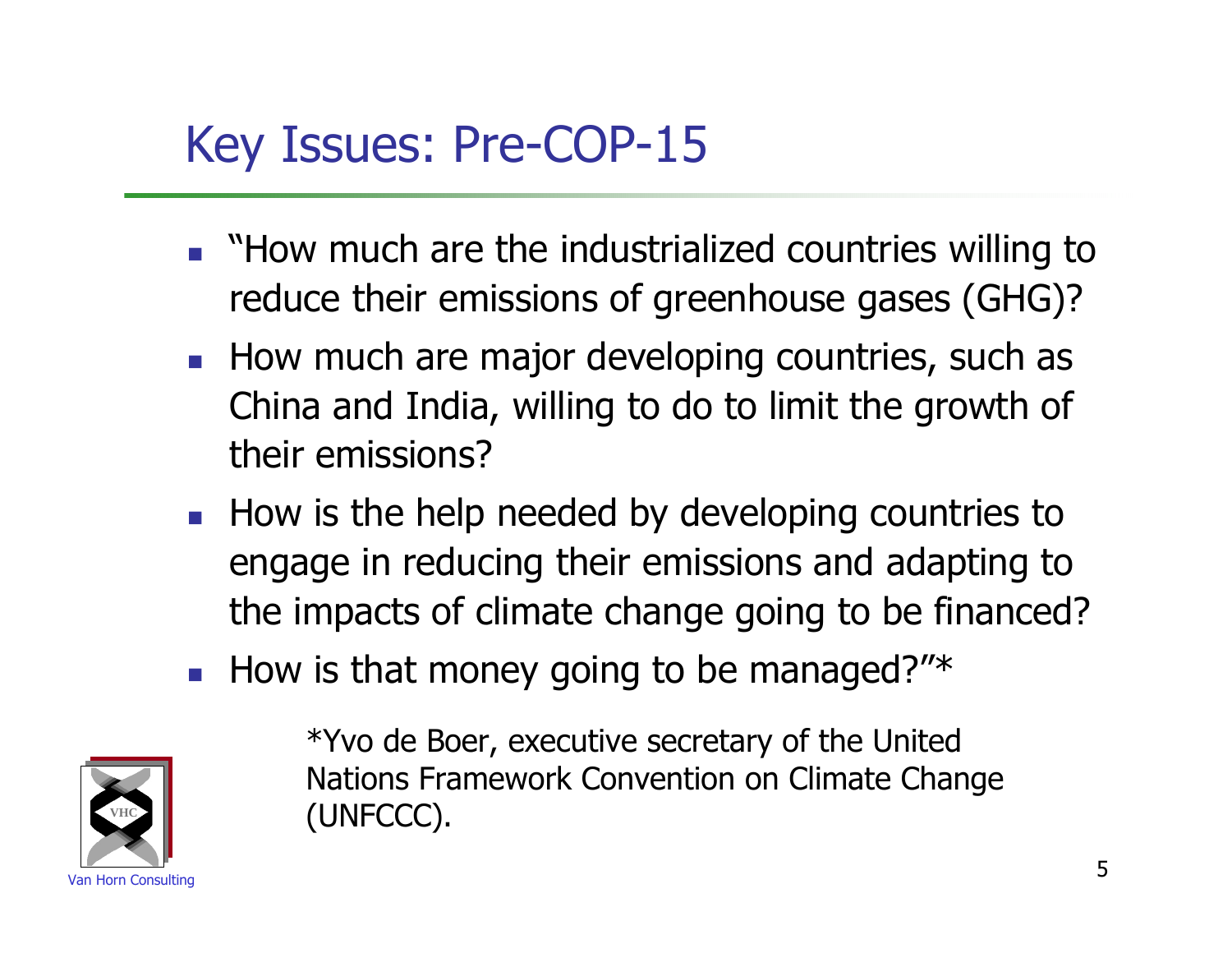#### Major Elements of the Copenhagen Accord\*

- **Cut global emissions to** 
	- limit global temperature rise to below 2° Celsius,
	- reach peak GHG emissions ASAP, and
	- then reduce emissions rapidly, recognizing that "social and economic development and poverty eradication are the first and overriding priorities of developing countries."
- **Provide adequate, predictable and sustainable financial** resources, technology and capacity-building to support the implementation of adaptation actions in developing countries.
- **Commit to "quantified economy-wide emission targets for** 2020," submitted by developed countries (Annex I Parties) by 31 January 2010. These commitments will be listed in Appendix I of the Accord.



example. The consumer of the consumer consumer that the consequence of the constant of the consulting of the consulting of  $6$ \* Three pages, 12 paragraphs and two Appendixes; brokered by heads-of-state with a key role played by President Obama.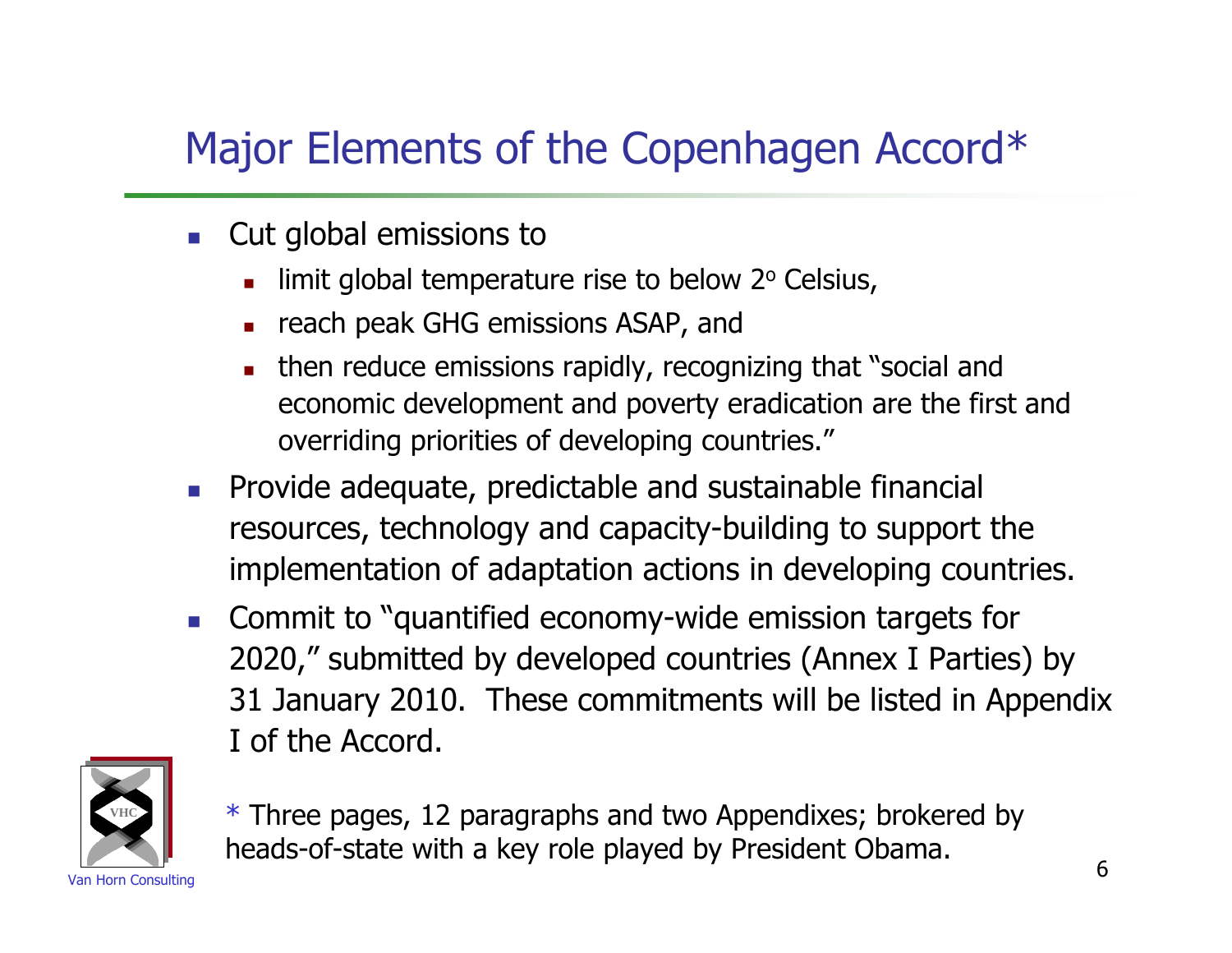#### Major Elements of the Copenhagen Accordcont'd

- **Measure, report and verify developed country** reductions and financing, so accounting for emissions targets & funding is rigorous, robust and transparent.
- Help developing countries implement "nationally appropriate mitigation actions…subject to international measurement, reporting and verification." (MiRV) Mitigation actions are to be submitted by January 31, 2010 and will be listed in Appendix II.
- **Reduce emissions from deforestation and forest** degradation via a new mechanism, including the REDD-plus program.



**Pursue various approaches, including opportunities to** use markets to promote mitigation actions."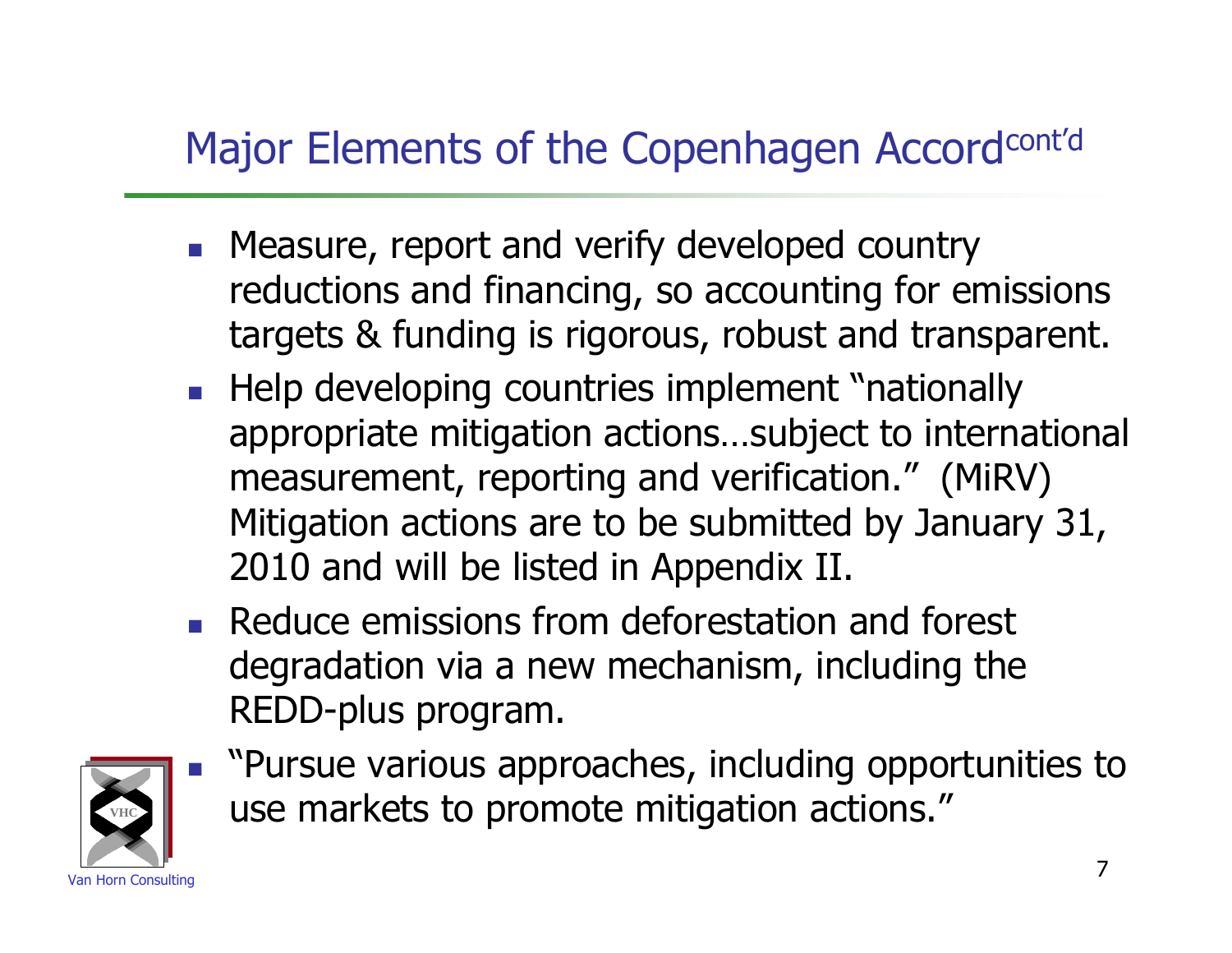#### Major Elements of the Copenhagen Accordcont'd

- **Establish the Copenhagen Green Climate Fund to** support projects, programmes, policies and other activities in developing countries.
- Commit "30 billion [dollars] for the period 2010-2012 with balanced allocation between adaptation and mitigation," followed by the goal of 100 billion dollars per year by 2020 for developing countries.
	- \$3.6 billion from the U.S. pledged for 2010-12.
- **Establish a Technology Mechanism to accelerate** technology development and transfer based on national circumstances and priorities.



 Assess this Accord by 2015, and consider measures to limit temperature rises to 1.5<sup>o</sup> Celsius.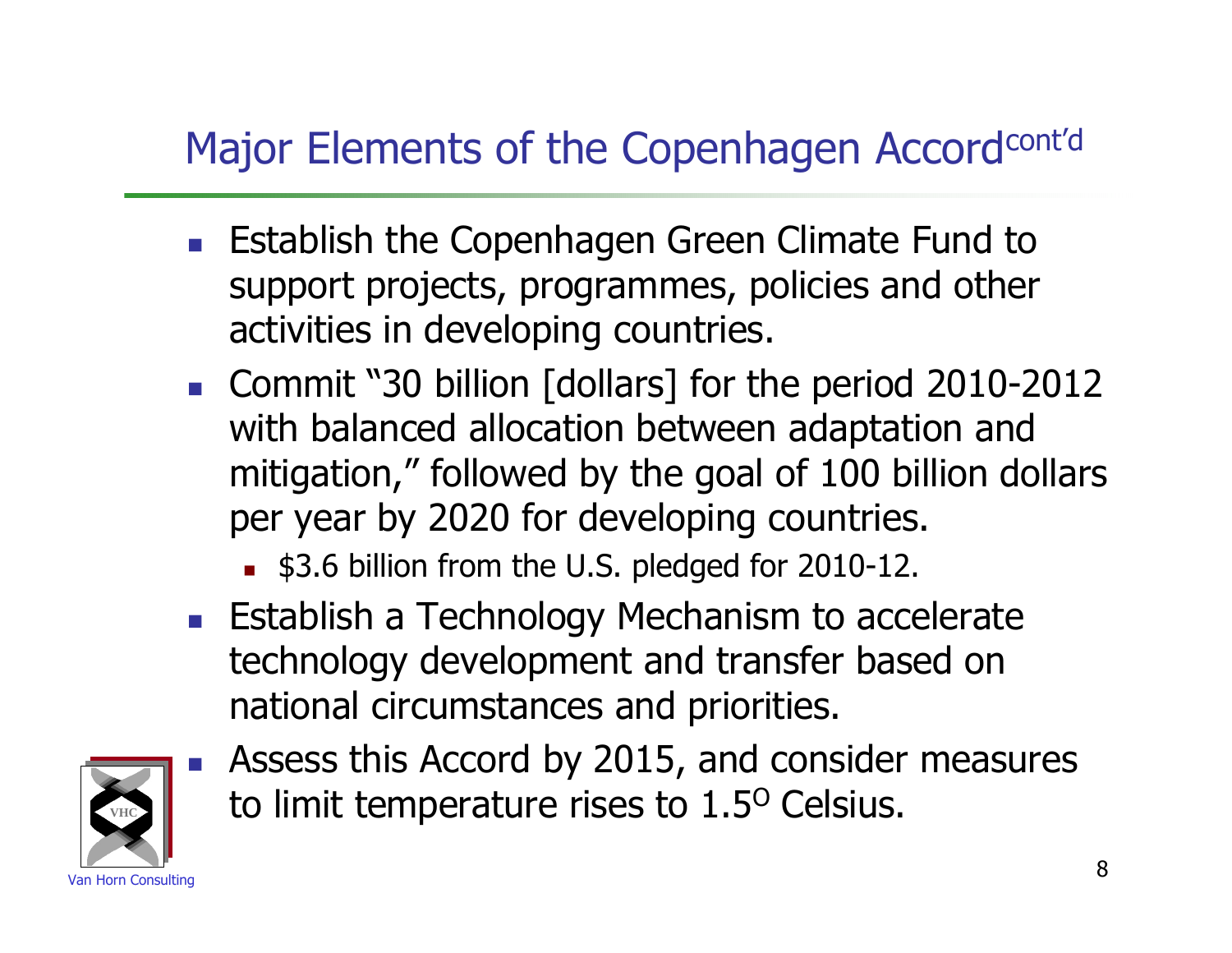# Reductions Pledged by January 31, 2010

|            | <b>Country</b>                  | <b>Reduction</b><br>by 2020                                                                                               | <b>Base</b><br>Year | <b>On 1990</b><br><b>Scale</b><br>$(+/-)$<br><b>CO2</b> | <b>Share of</b><br><b>World's</b><br><b>Total</b><br><b>GHGs</b> | <b>Emissions</b><br>per capita<br>(tCO2eq) |
|------------|---------------------------------|---------------------------------------------------------------------------------------------------------------------------|---------------------|---------------------------------------------------------|------------------------------------------------------------------|--------------------------------------------|
| ¥<br>≫k    | <b>Australia</b>                | 5 to 25%<br>of tonnes                                                                                                     | 2000                | $-3.89\%$ to<br>24.1%                                   | 1.30%                                                            | 27.4                                       |
| $\bullet$  | <b>Brazil</b>                   | 36-38.9%<br><bau< th=""><th>N/A</th><th><math>+6.4</math> to<br/><math>+1.7%</math></th><th>6.6%</th><th>15.3</th></bau<> | N/A                 | $+6.4$ to<br>$+1.7%$                                    | 6.6%                                                             | 15.3                                       |
| М          | <b>Canada</b>                   | <b>17%</b>                                                                                                                | 2005                | $+0.25%$                                                | 1.86%                                                            | 24.9                                       |
|            | <b>China</b>                    | <b>40 to</b><br>45%                                                                                                       | N/A                 | <b>GDP</b><br><b>Intensity</b>                          | 16.64%                                                           | 5.5                                        |
| $\bigcirc$ | <b>European</b><br><b>Union</b> | 20% /<br><b>30%</b>                                                                                                       | 1990                | $-20\%$ / -<br>30%                                      | 11.69%                                                           | 10.3                                       |
| $\circ$    | <b>India</b>                    | $20%$ to<br>25%                                                                                                           | 2005                | <b>GDP</b><br><b>Intensity</b>                          | 4.32%                                                            | 1.7                                        |



**VHC**

Van Horn Consulting US Climate Action Network Jan 31, 2010: www.usclimatenetwork.corg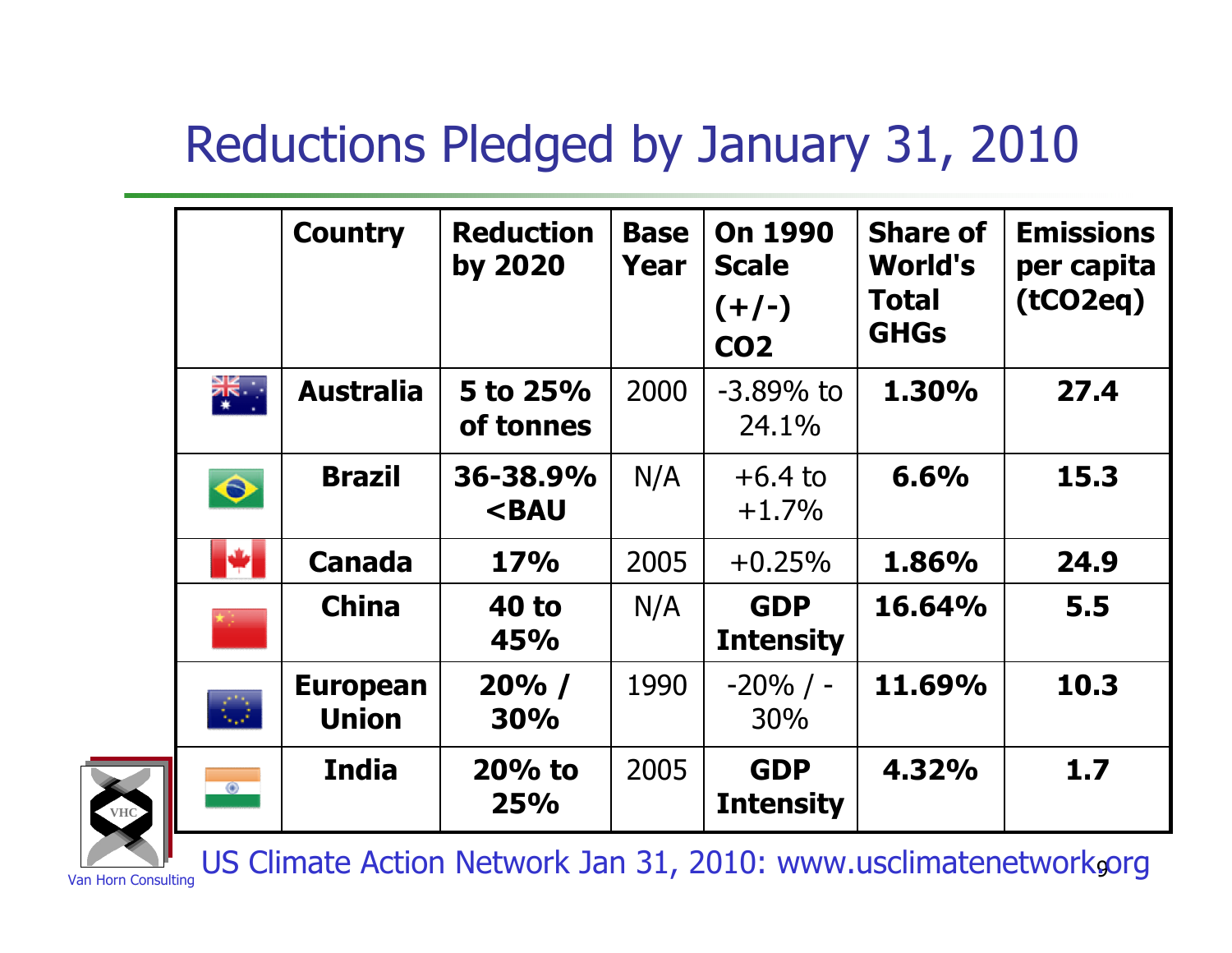# Reductions Pledged by January 31, 2010

|                  | <b>Country</b>                    | <b>Reduction</b><br>by 2020      | <b>Base</b><br>Year | <b>On 1990</b><br><b>Scale</b><br>$(+/-)$<br><b>CO2</b> | <b>Share of</b><br><b>World's</b><br>Total<br><b>GHGs</b> | <b>Emissions</b><br>per<br>capita<br>(tCO2eq) |
|------------------|-----------------------------------|----------------------------------|---------------------|---------------------------------------------------------|-----------------------------------------------------------|-----------------------------------------------|
|                  | <b>Japan</b>                      | 25%                              | 1990                | $-25%$                                                  | 3.14%                                                     | 10.6                                          |
|                  | <b>Marshall</b><br><b>Islands</b> | 40%                              | 2009                |                                                         |                                                           |                                               |
| ╬                | <b>Norway</b>                     | <b>30 to</b><br>40%              | 1990                | 30 to 40%                                               | 0.12%                                                     | 11.2                                          |
| $\geq$           | <b>South</b><br><b>Africa</b>     | 34%<br><b><bau< b=""></bau<></b> | N/A                 | $+48.2%$                                                | 0.98%                                                     | 9.0                                           |
| ≝                | <b>United</b><br><b>States</b>    | $17%$ of<br>tonnes               | 2005                | $-3.67\%$                                               | 15.78%                                                    | 23.1                                          |
| $\sum_{i=1}^{n}$ | Cuba                              | <b>Declined</b><br>to join       | N/A                 | N/A                                                     | 0.09%                                                     | 3.6                                           |



**VHC**

 $\text{L}$  US Climate Action Network Jan 31, 2010: www.usclimatenetwork.org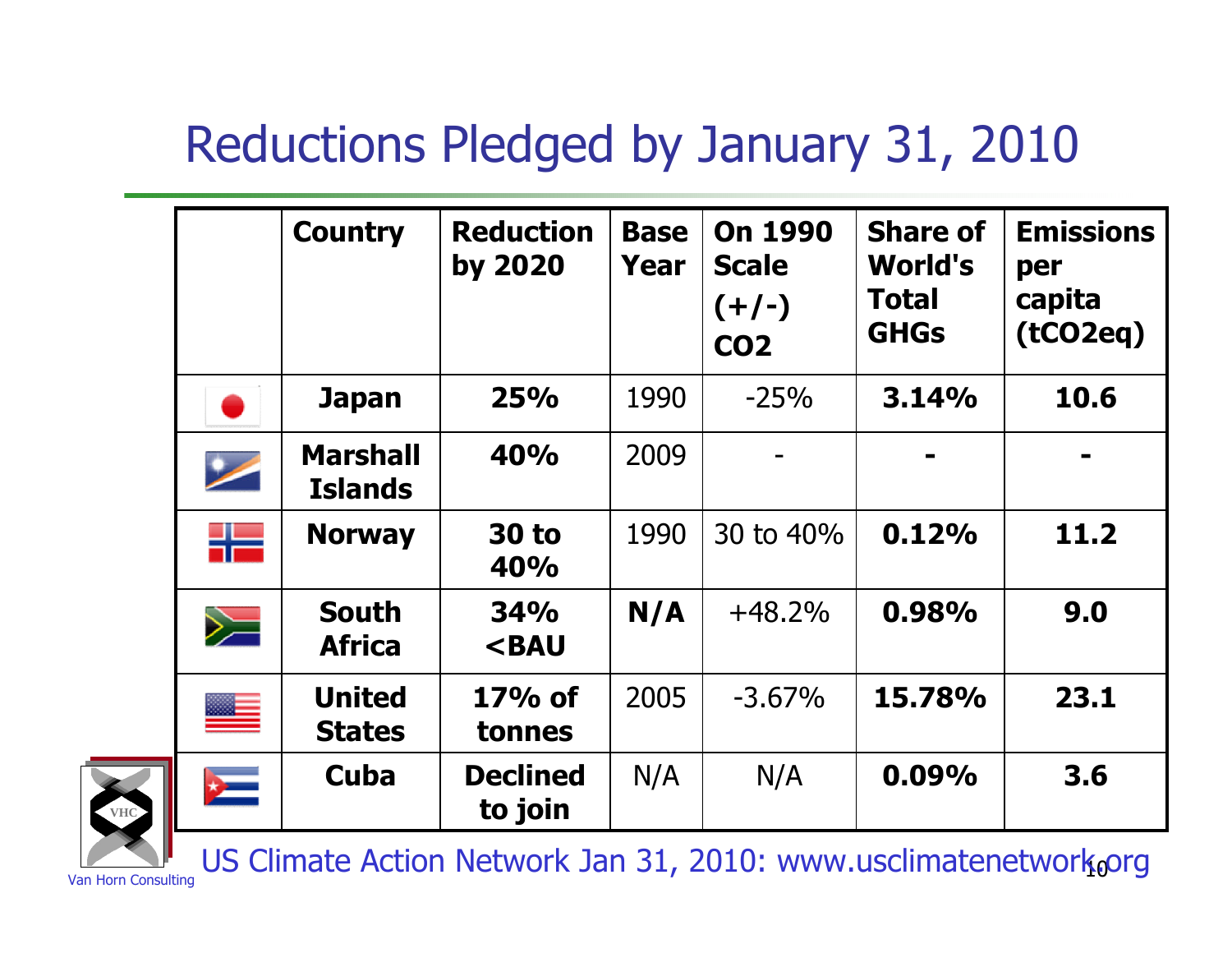# Perspectives on COP-15

- **Denmark's logistics left many out in the cold with** mixed results.
	- **Thousands of delegates waited for hours outside in** freezing weather. Even high-ranking officials couldn't get inside.
	- Over 200 side events provided puffery and political grandstanding, as well as serious discourse.
	- **COP** administrative processes were poorly managed.
- The U.S. and China pushed through a compromise via President Obama's shuttle diplomacy with a wide range of leaders.
- Divisions and disputes between rich and poor, developing and emerging nations, and developed and less-developed countries were acknowledged, but not resolved.

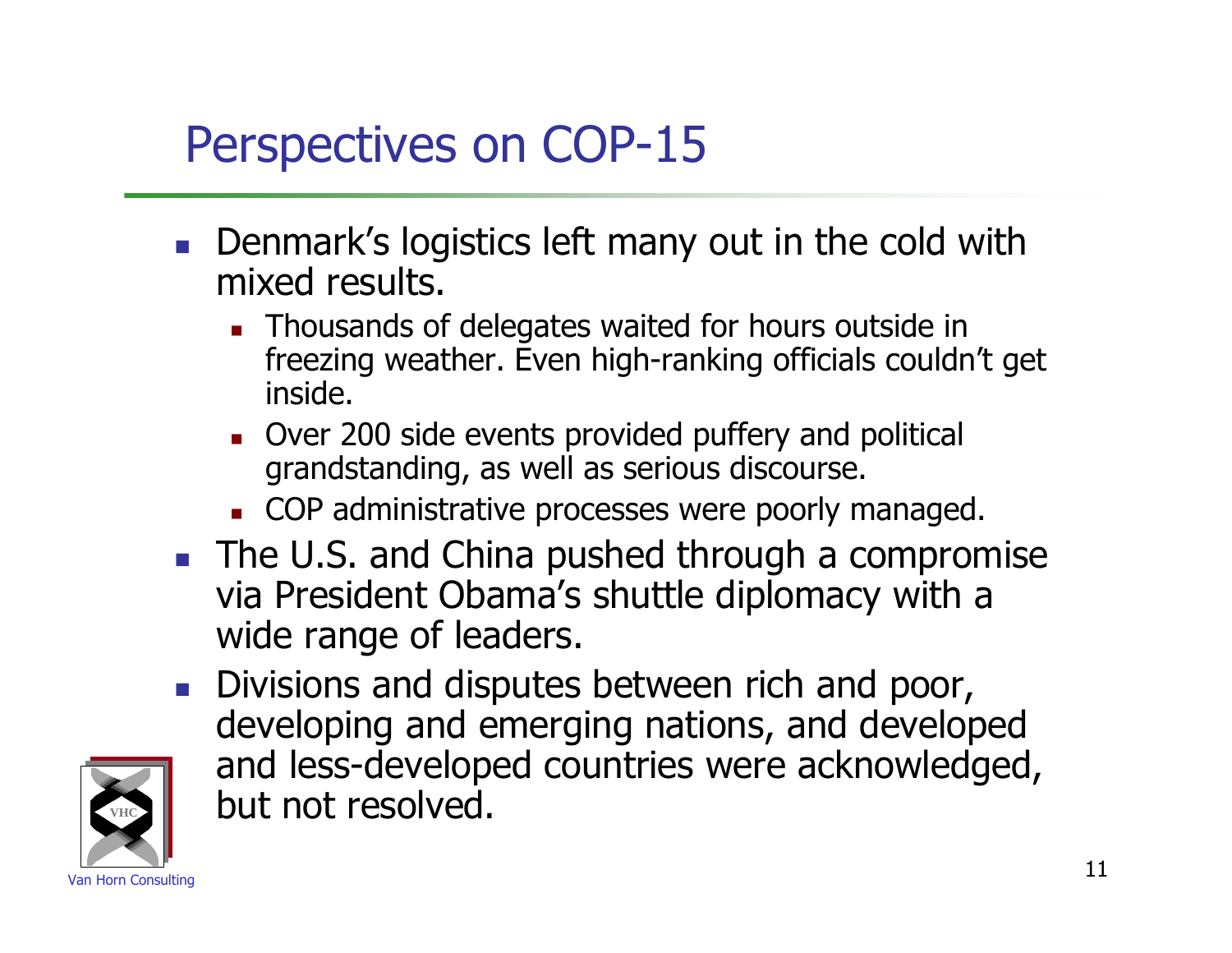# Perspectives on COP-15cont'd

- **Although many were disappointed that a binding** post-Kyoto agreement was not reached, today's situation enables the U.S. to assume a leadership position by crafting our own mechanisms for GHG reduction and helping to draft a binding post-Kyoto agreement that is acceptable to Congress.
	- The U.S. must take a leadership role, if global reductions and global markets are to succeed.
	- **National climate change legislation is more likely, if we are** able to determine our own GHG targets and agree upon appropriate market and regulatory mechanisms, before a post-Kyoto international agreement is reached.
	- Nevertheless, any workable methods must be global in context, involve China as well as Europe, and build upon existing cap-and-trade experience and markets.

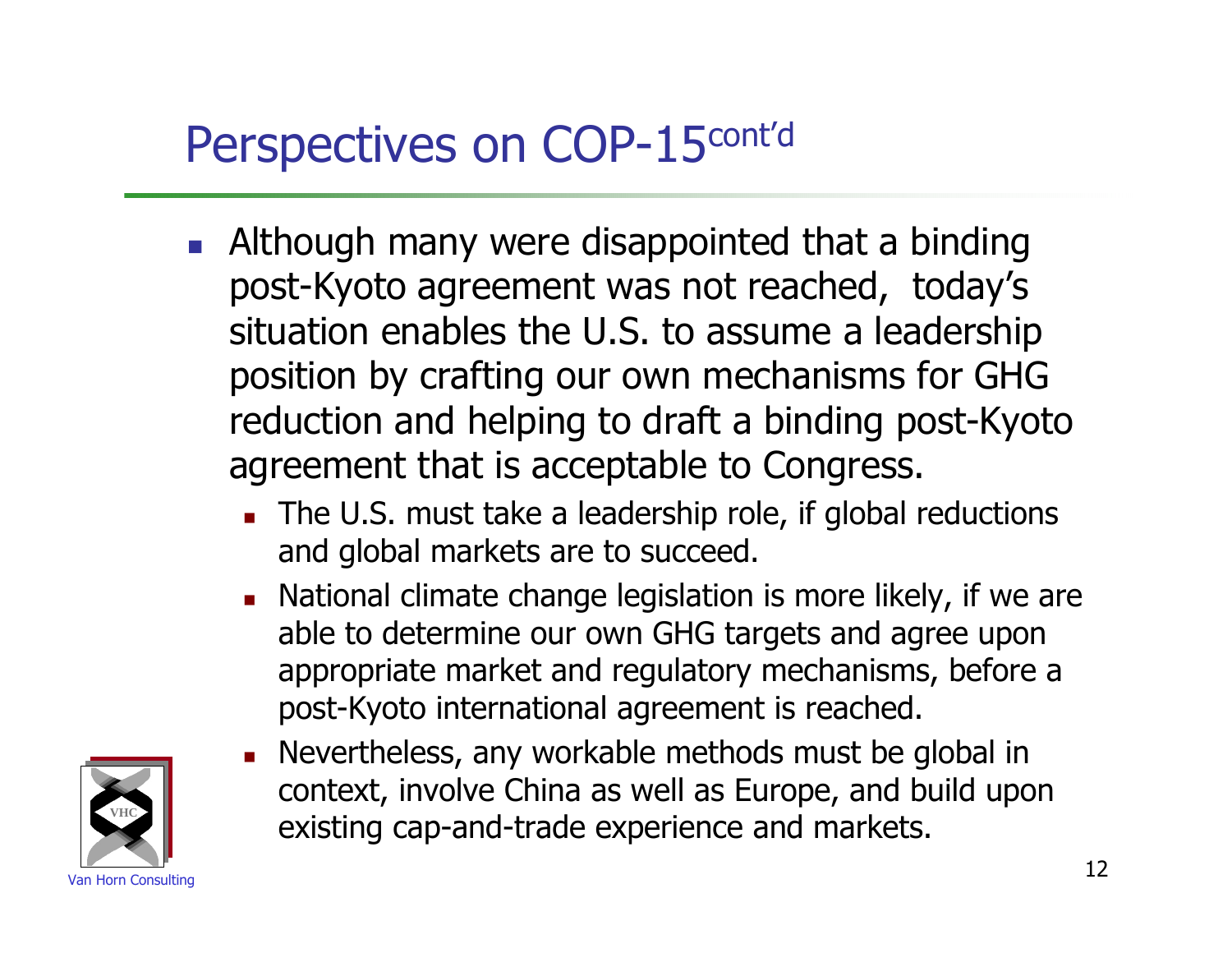# Perspectives on COP-15cont'd

- COP-15 was a first for participation by heads-of-state.
- **Future bilateral and multi-lateral negotiations will** become increasingly important. Key players are:
	- **U.S., China, Brazil, India and South Africa,**
	- The R20 Group convened by California's governor, Arnold Schwarzenegger,
	- **Nations with affected industries that want certainty, and**
	- **Nations with axes to grind: Cuba, Nicaragua, Sudan &** Venezuela.
- **EUROMERGE** EU ETS becomes the de-facto post-Kyoto global carbon trading mechanism via the Clean Development Mechanism (CDM).
- Van Horn Consulting 13 ■ CDM reforms of governance, methods and additionality includes developing broadly applicable "standardized baselines" with a high level of environmental integrity, taking into account specific national circumstances.

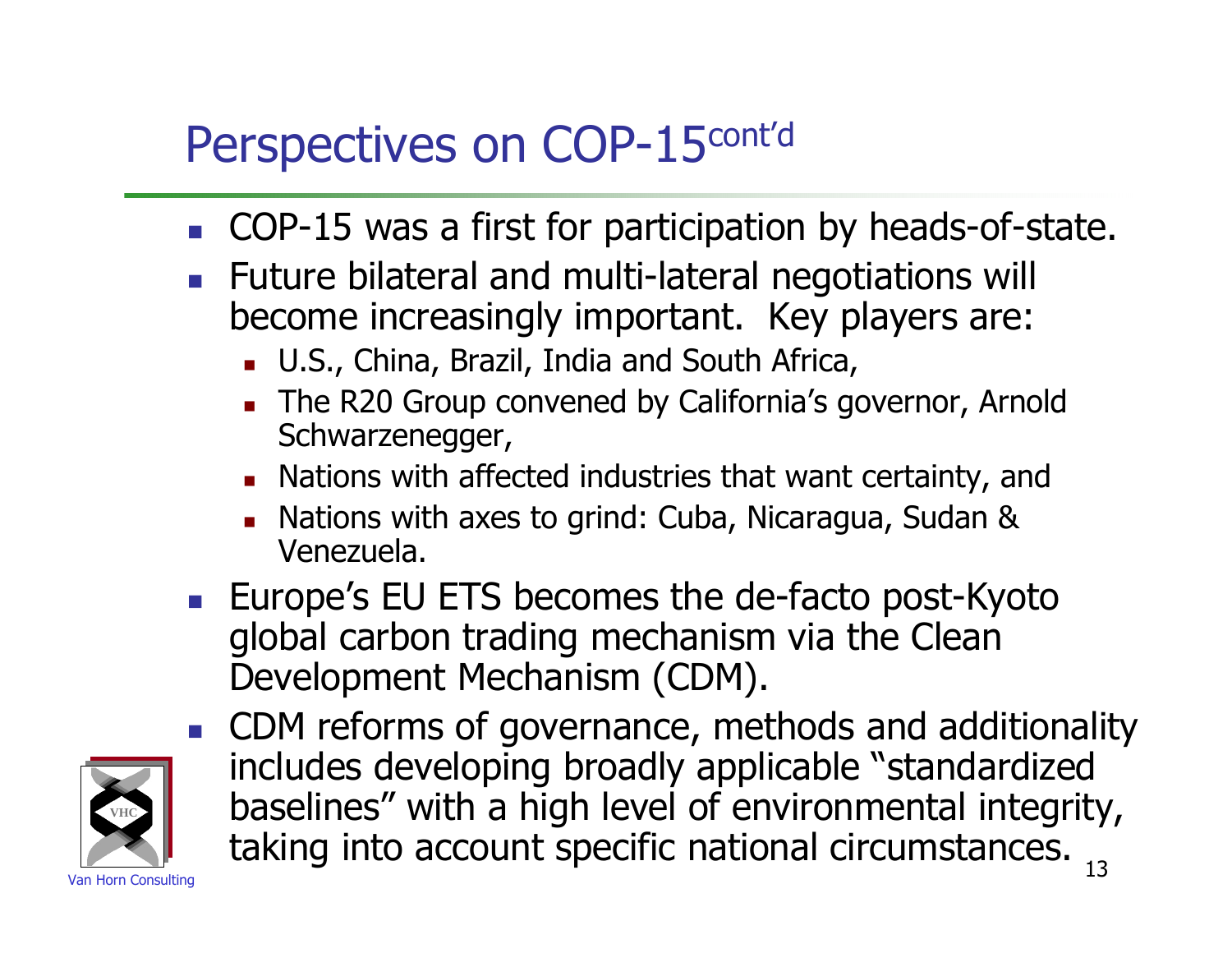#### Perspectives on COP-15 cont'd

- **Monitoring, reporting and verification is a central part** of the Copenhagen Accord, but there were only 28 signatories to the Accord.
- It is the first time China and India have agreed to GHG targets and will accept verification and transparency requirements.
- Serious funding commitments have been made.
- **Consensus was reached on a science-based goal to** limit global temperature rise to  $2^{\circ}$  C with future consideration of 1.5<sup>o</sup> C.
- **REDD-plus is a sector-based program focusing on** forests. Other sector-based programs could follow, preceding or complementing economy-wide actions.

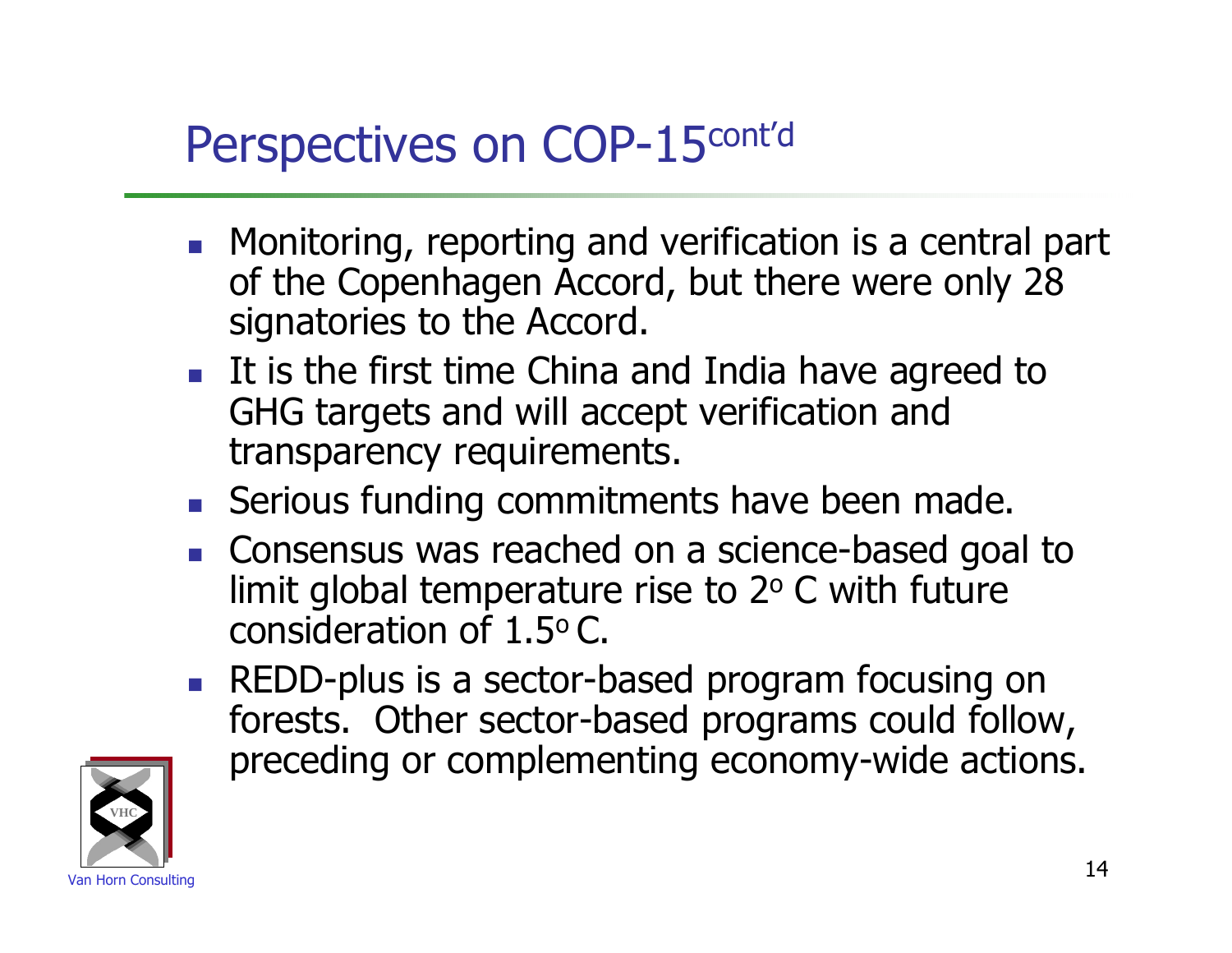#### Future U.N. COP Sessions

- **An interim meeting in Bonn, Germany in June 2010,** to prepare for COP-16,
- COP-16 in Cancun, Mexico from 29 November 2010 to 10 December 2010,
- COP-17 in South Africa from 28 November to 9 December 2011,
- COP-18 in Asia, to be determined.



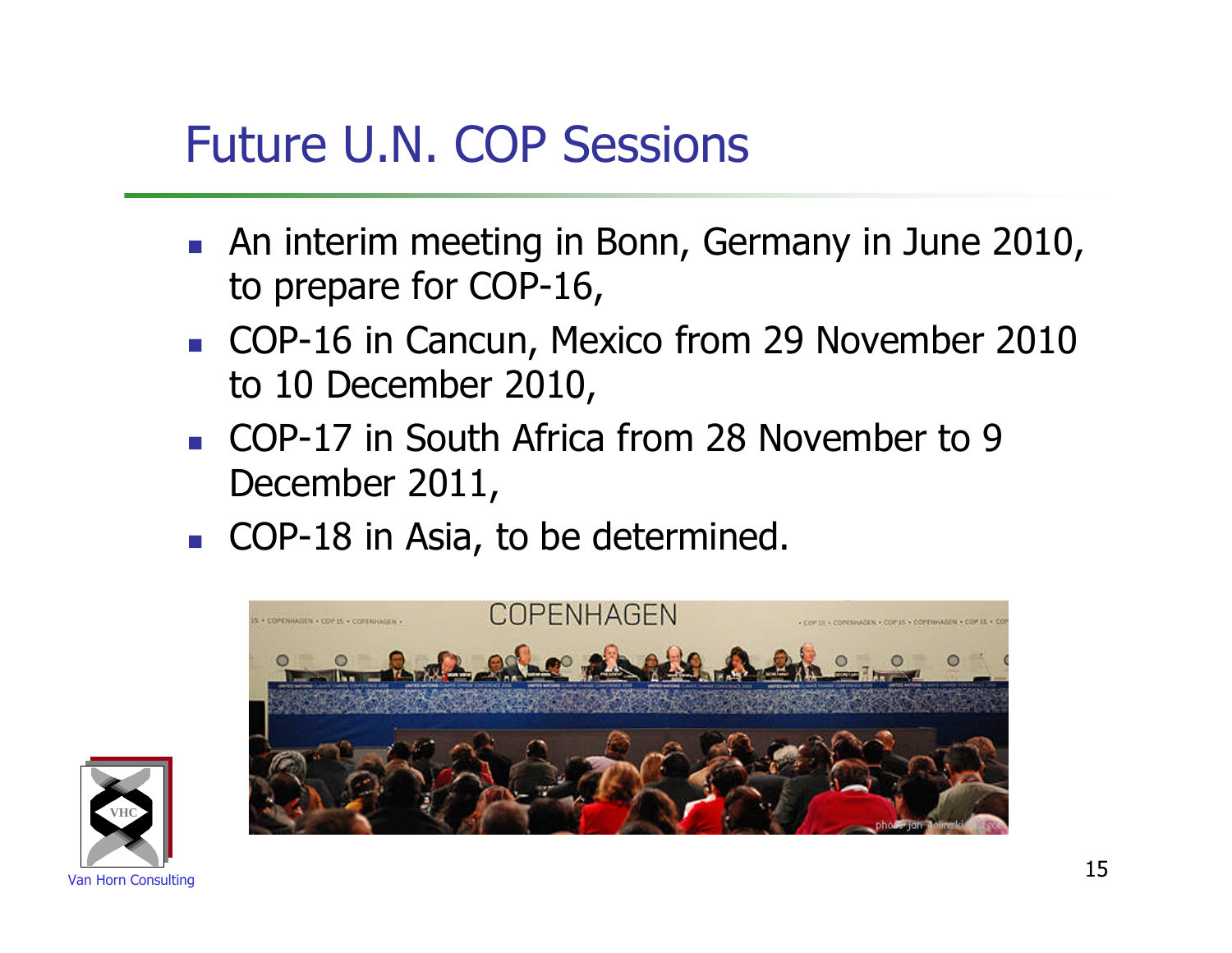



Accoristed Prace

#### Perspectives on China & the U.S.

#### Corresponding Goals Will Encourage Bilateral Agreements.



Associated Press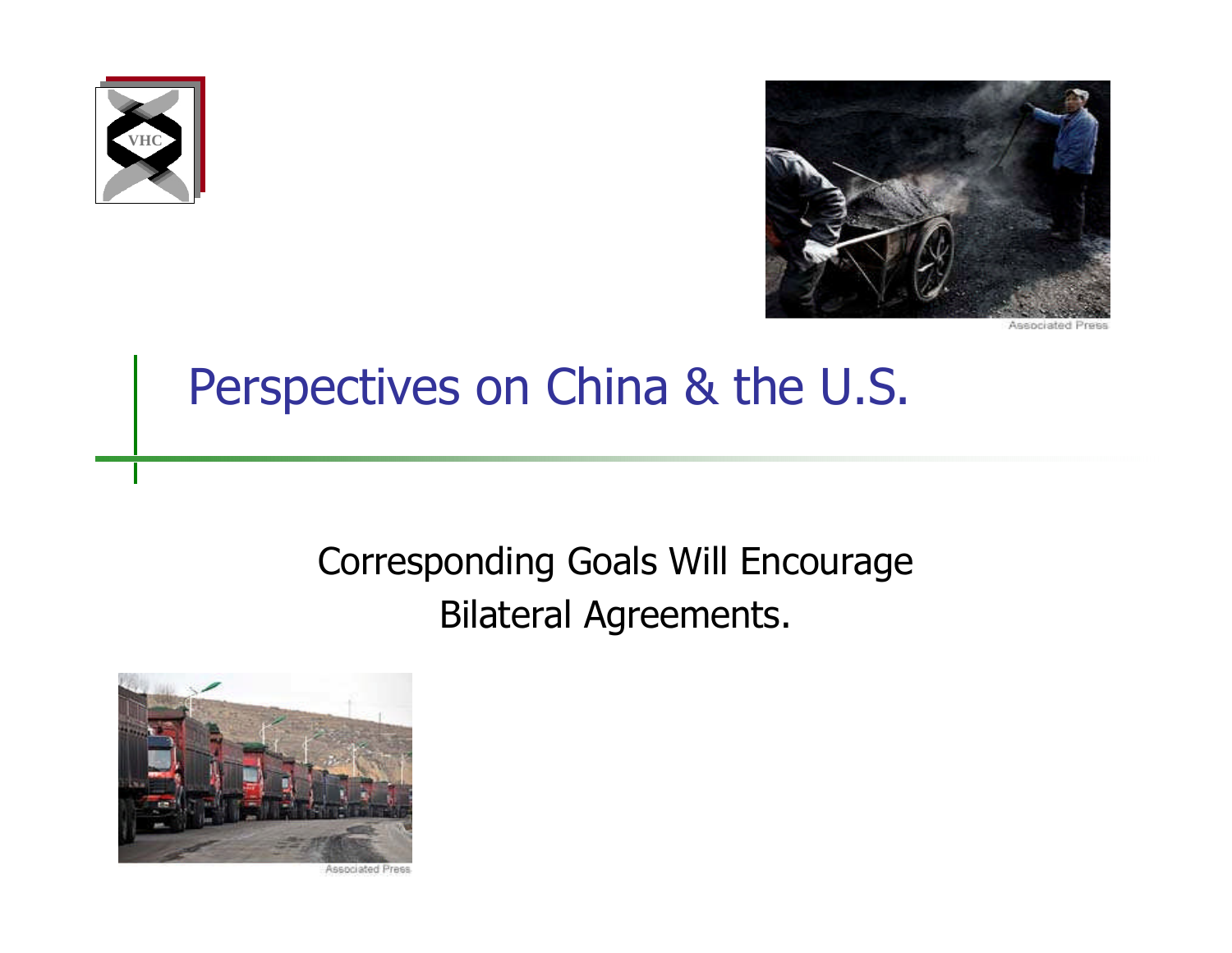### Perspectives on China & the U.S.

- For both of the world's largest GHG emitters, maintaining "Sovereignty," achieving "Economic Growth" and promoting "Sustainability" are overarching objectives.
- **China's 5-year economic plan includes climate** change.
	- **Each province must meet an economic growth goal and a** GHG reduction goal (2011-2015).
	- These efforts are independent of international agreements.
- In the U.S. RGGI in the Northeast and AB 32 in California have the force of law and are proceeding. The Western Climate Initiative and the Midwestern Greenhouse Gas Accord are continuing, but may not persist in the absence of legislation.

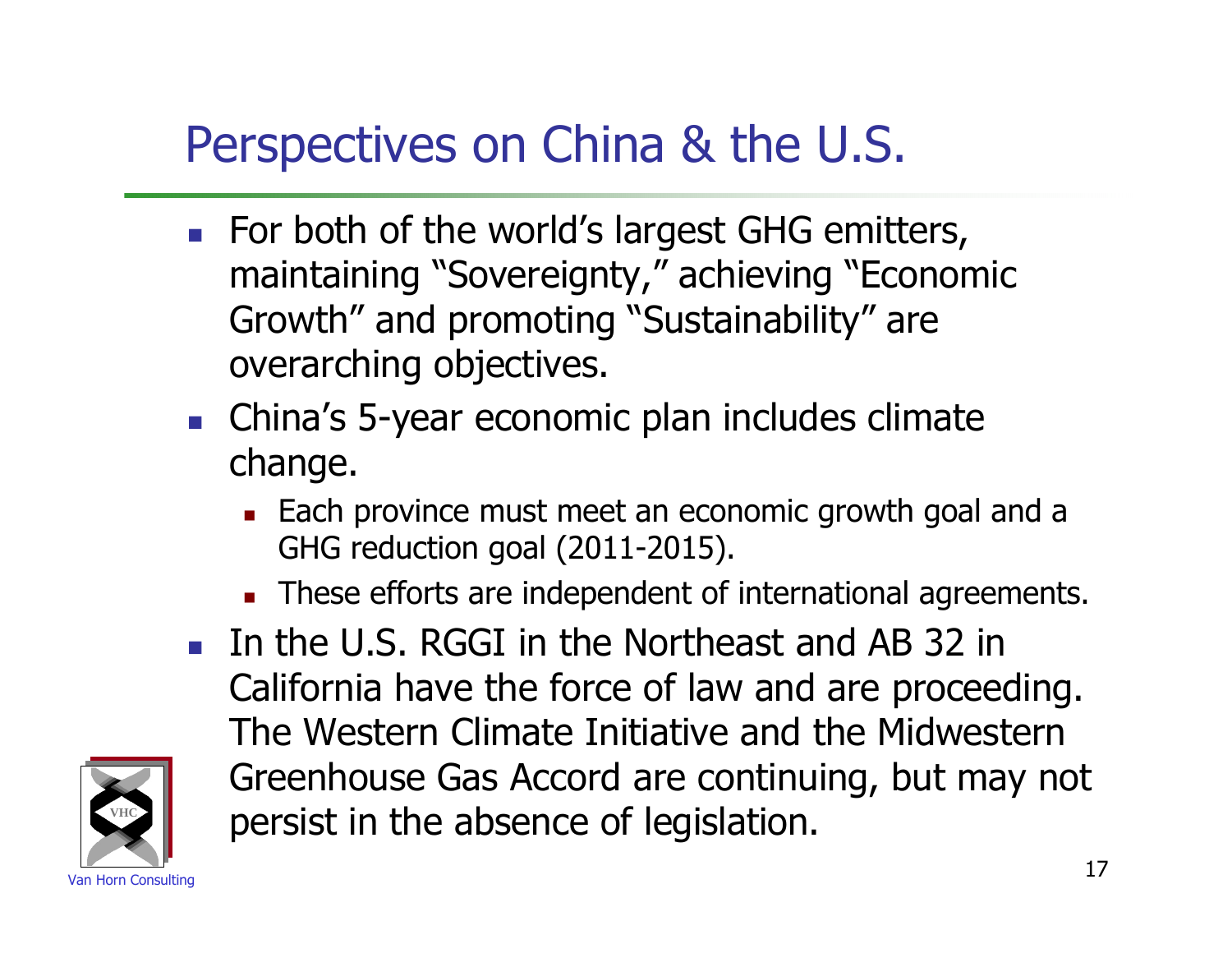### Perspectives on China & the U.S.<sup>cont'd</sup>

- **China is taking the lead in Clean-Tech industries,** while the U.S. waits to commit.
- China's intensity targets (tonnes per unit of GDP) could be complemented by technology and fueldifferentiated emission performance standards (tonnes per MMBtu input or tonnes per unit output) for its industries.
- The U.S. could help China define "Best-in-Class" performance standards to be used as benchmarks, rather than insisting on overall emission tonnage targets or taxes on the GHG content of imports.



 "Best-in-class" benchmarks could also be used for allocation of U.S. emission allowances.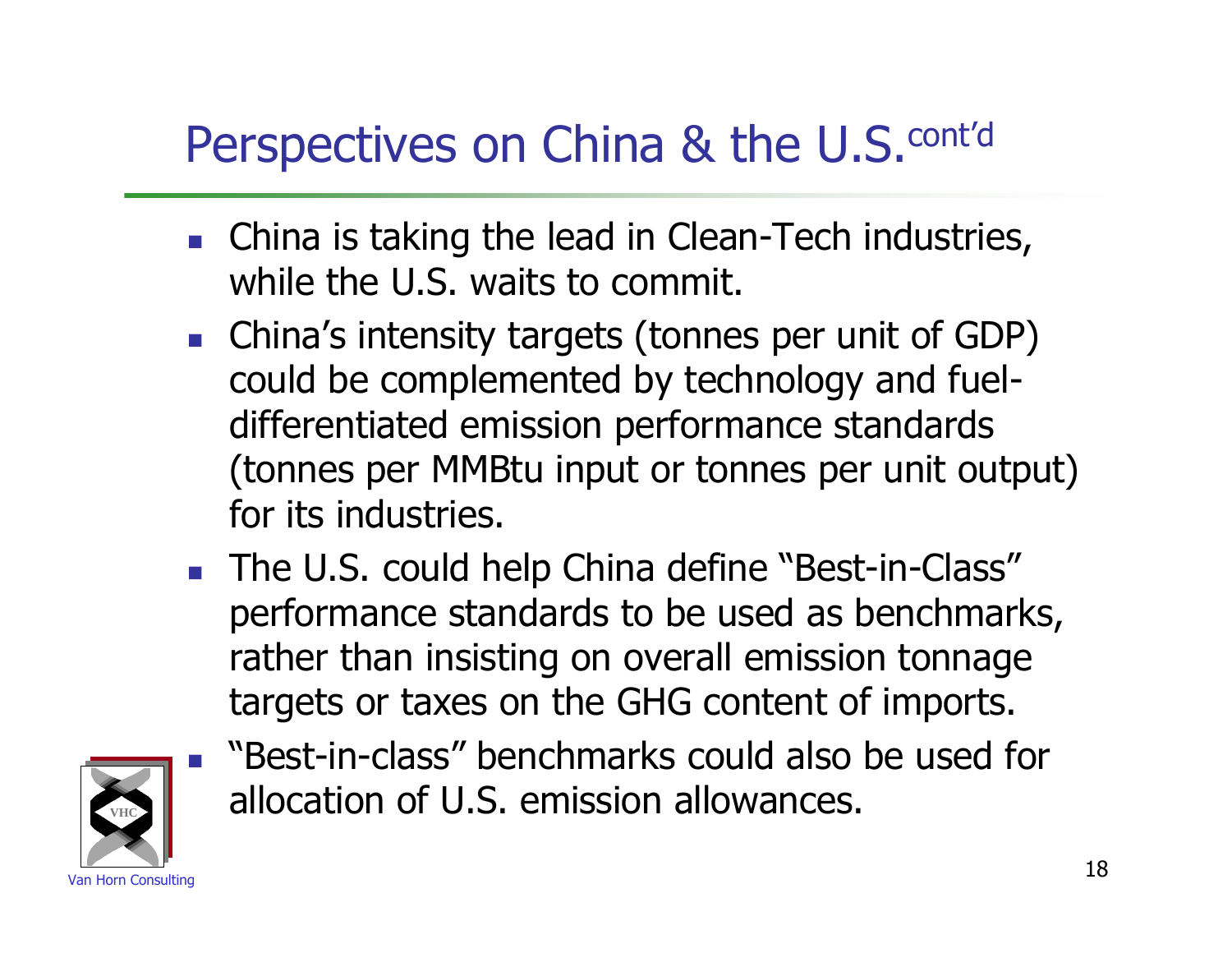



#### Where Now for the U.S.?

Will the Copenhagen Accord Help or Hinder U.S. Legislation?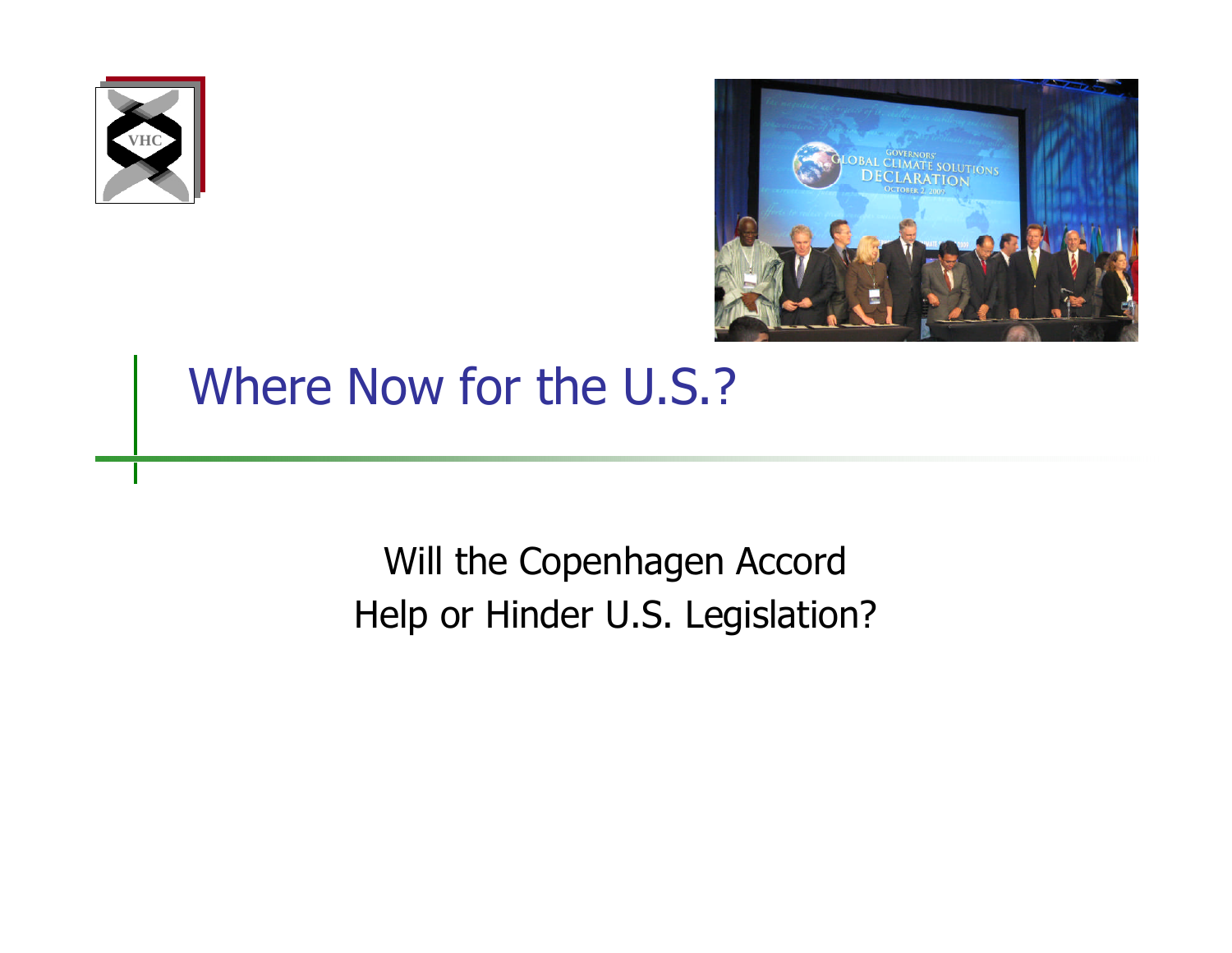### Where Now for the U.S.?

- **The Copenhagen Accord** 
	- provides for monitoring, reporting and verification by China and India, which will help overcome Congressional doubts.
	- did not prescribe U.S. GHG targets, but
	- **Example 1** left open a global leadership role that the U.S. must fill.
- U.S. approaches to reducing GHG will continue to be addressed in several major arenas:
	- **States and regions,**
	- The President and the Congress,
	- U.S. Environmental Protection Agency,
	- **Federal courts,**
	- **Affected industries,**
	- **Environmental groups, and**
	- The public.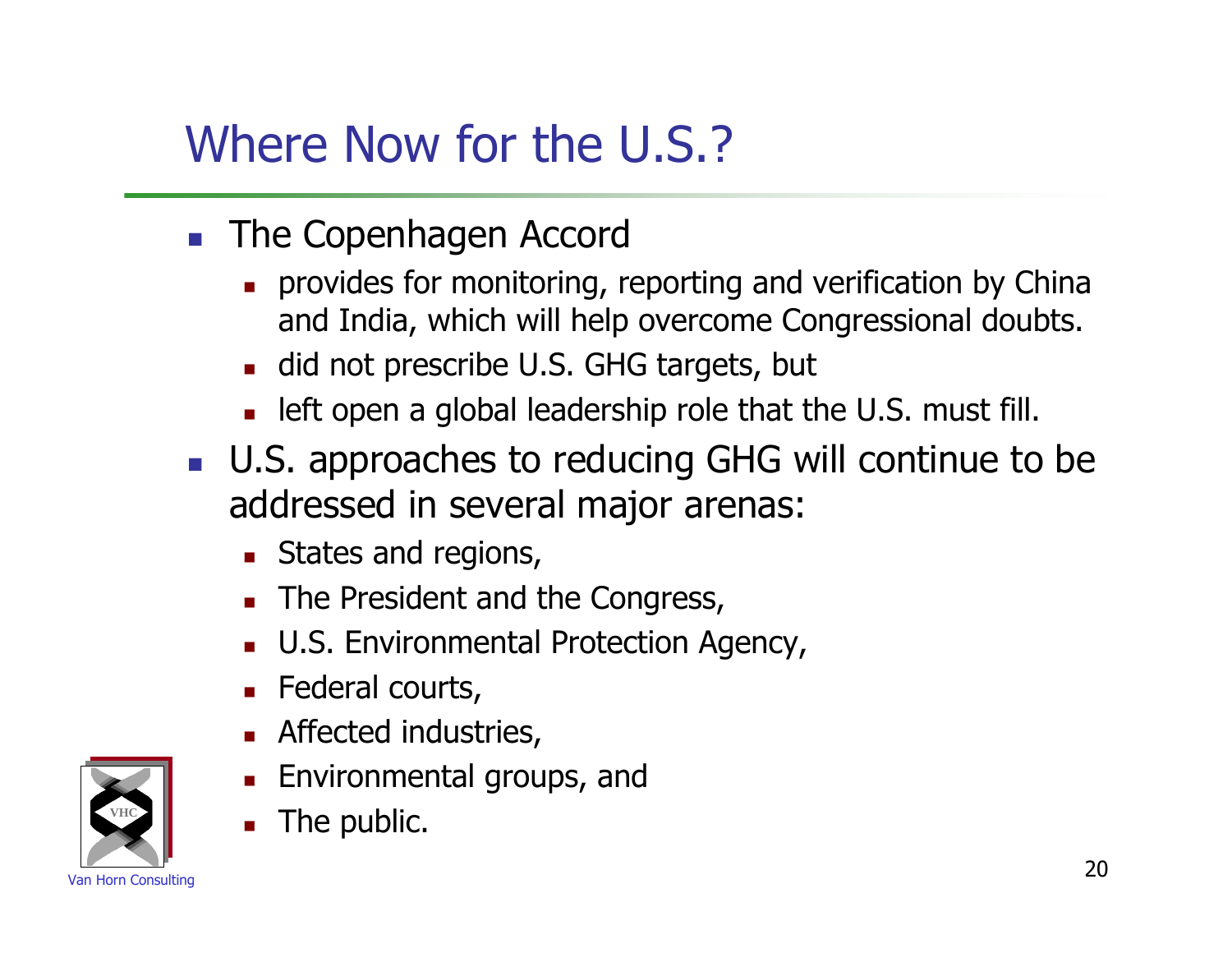### Legislative Status in Early 2010

- The House has passed the Waxman-Markey Bill (The American Clean Energy and Security Act of 2009).
- The Senate has to garner votes from both parties.
	- Nine Republican senators have supported action on climate.
	- Senator Murkowski wants to remove EPA's authority to regulate carbon under the Clean Air Act.
	- **The Kerry-Graham-Lieberman Framework for Climate Action offers** a basis for consensus.
	- Senators Kerry-Graham-Lieberman are working on a cap-and-trade and energy bill, while Senators Cantwell & Collins introduced a capand-dividend bill in December.
- U.S. energy legislation will complement cap-and-trade bills.
	- Incentives and funding for RD&D and low-emitting technologies (Clean-Tech),



- **Energy Efficiency (EE) standards, and**
- Renewable Portfolio Standards (RPS).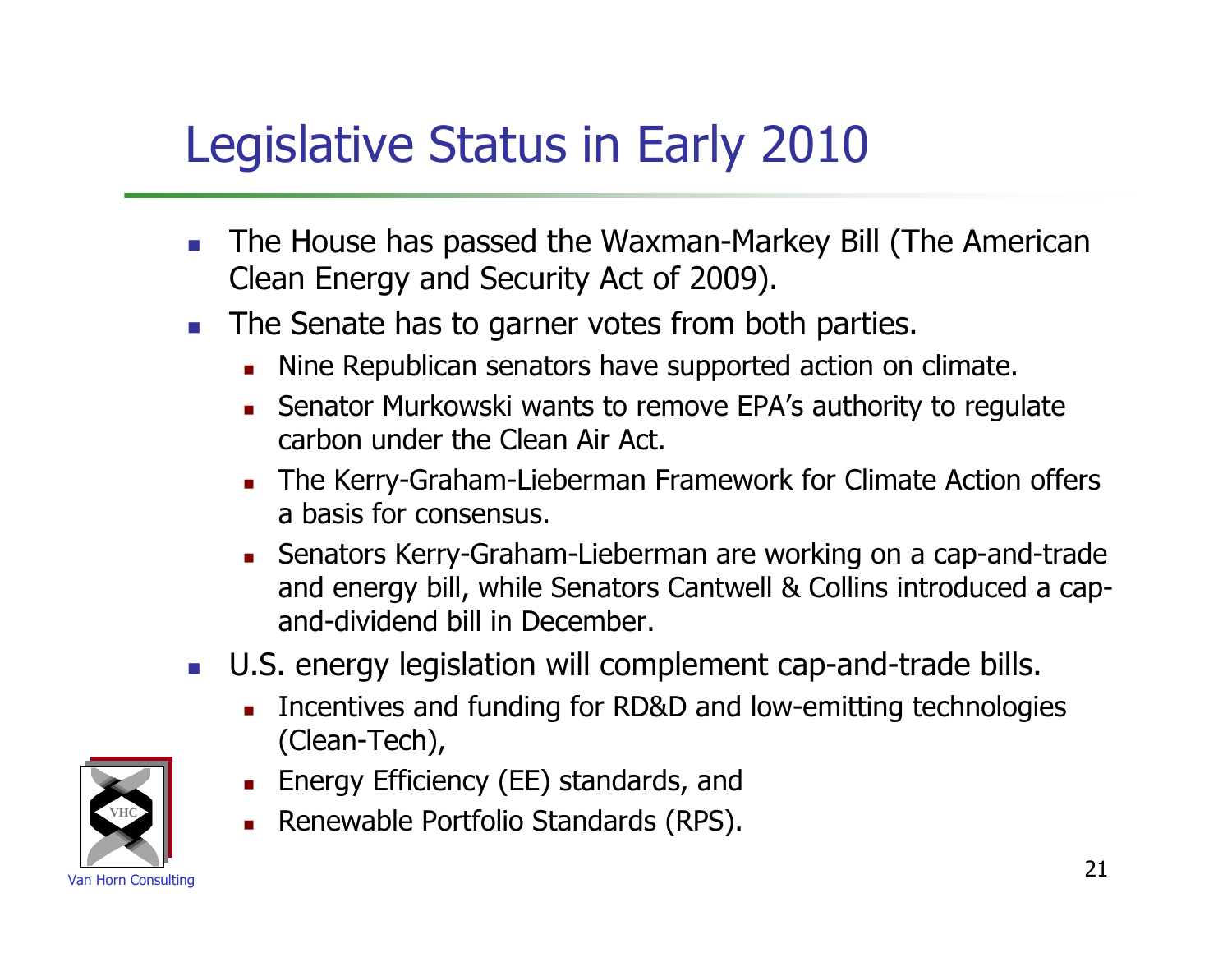#### Fundamental Issues to Consider

- $\blacksquare$  Economic growth and job creation,
- National security,
- **Environmental risks of increasing GHG,**
- **Costs of emissions reductions,**
- **Potential co-benefits, and**
- **How to implement proven regulatory and** market mechanisms that can
	- operate across international borders,
	- incorporate appropriate measurement, reporting and verification requirements, and
	- provide essential incentives for developing improved technologies and achieving significant GHG reductions.

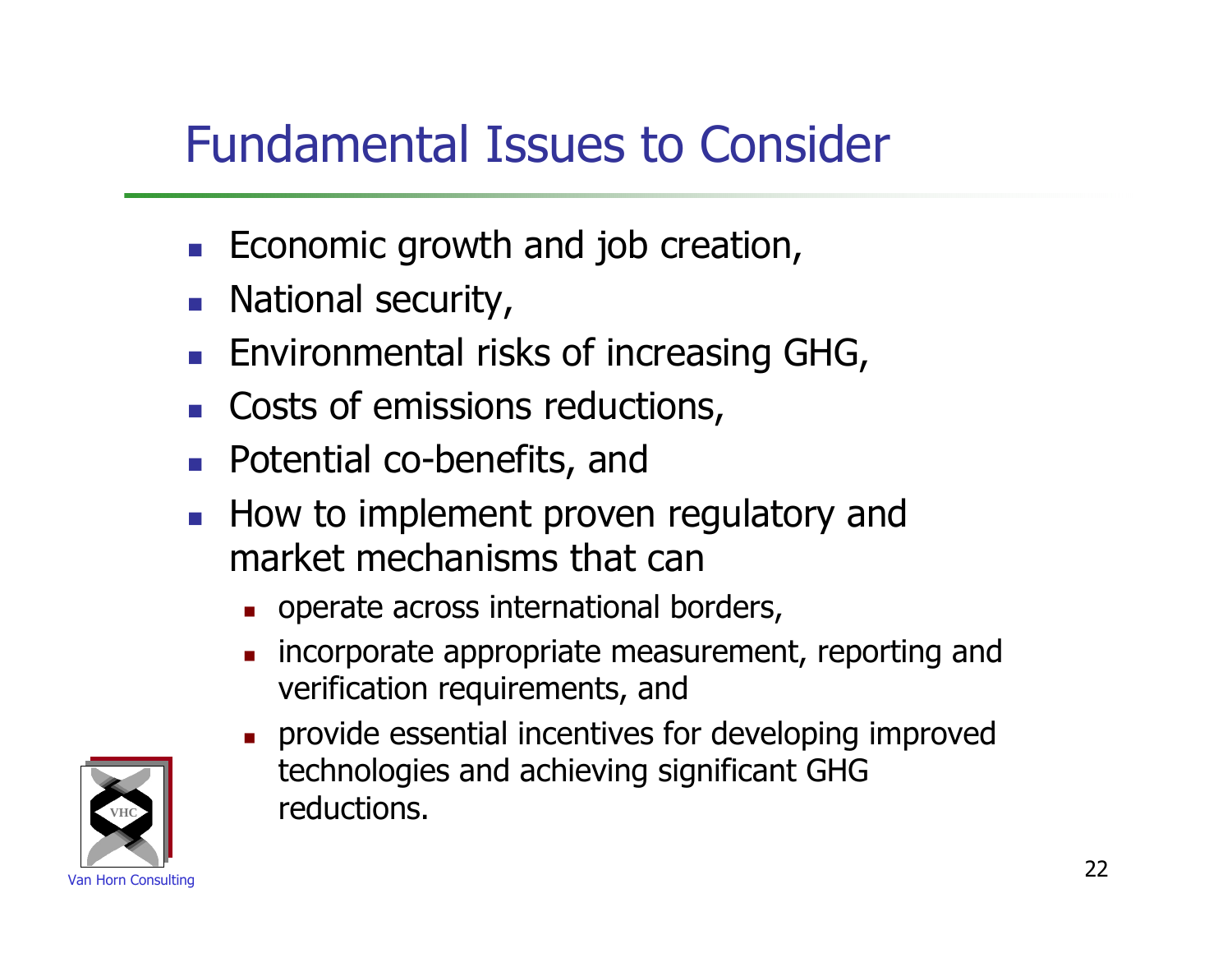# Topics for Legislative Debates

- **Effects on the economy and job creation,**
- The need for R D & D, and
- The cap-and-trade mechanism.
	- Cap-and-trade is a successful market mechanism that will provide additional incentives to develop new technologies, but the method is unjustifiably tainted by skepticism about Wall Street and basic misunderstandings about the need for profits to create and sustain jobs in our market economy.
- Debates will continue about
	- The future of coal, nuclear and renewable technologies,
	- **Points of regulation,**
	- Command-and-control vs. cap-and-trade vs. cap-and-dividend vs. taxes vs. emission fees,
	- **Allowance allocations vs. allowance auctions,**
	- **Flexibility mechanisms,**
	- **Offsets,**
	- **Environmental justice and co-benefits, and**
	- Simplicity, workability and public acceptability.

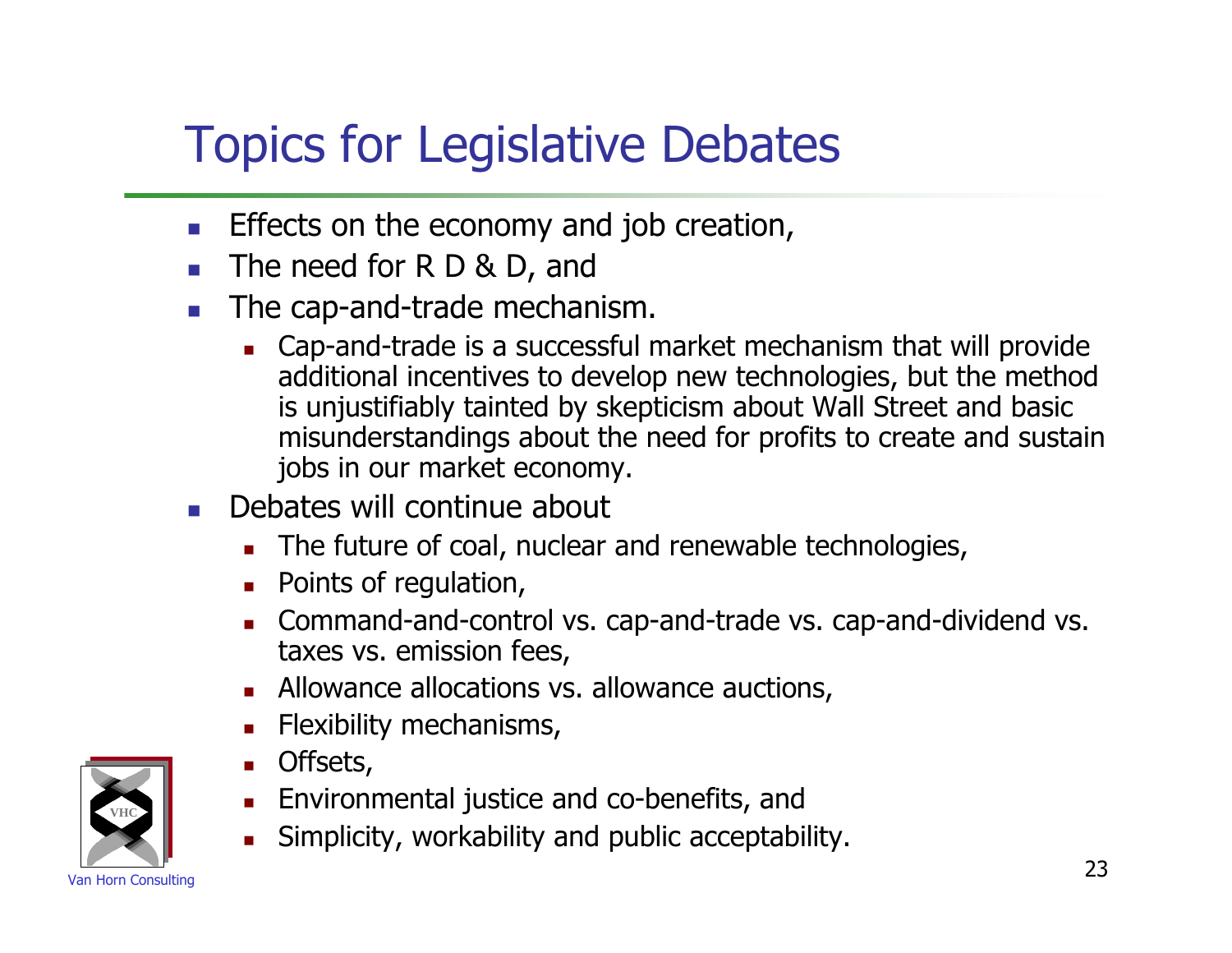# Concluding Remarks

- **Cap-and-trade markets can** 
	- align energy, economic and environmental goals,
	- provide incentives to develop and install more efficient energy infrastructure and low-emitting technologies, and
	- **EXEC** enable firms to make profits and create jobs.
- The U.S. must demonstrate our leadership by
	- conducting serious bilateral negotiations with China, India and others,
	- **building on the framework and lessons-learned from the** U.S. SO<sub>2</sub> cap-and-trade market and the European Union's Emissions Trading Scheme, and
	- **passing comprehensive energy and environmental** legislation that will commit us to reduce GHG.

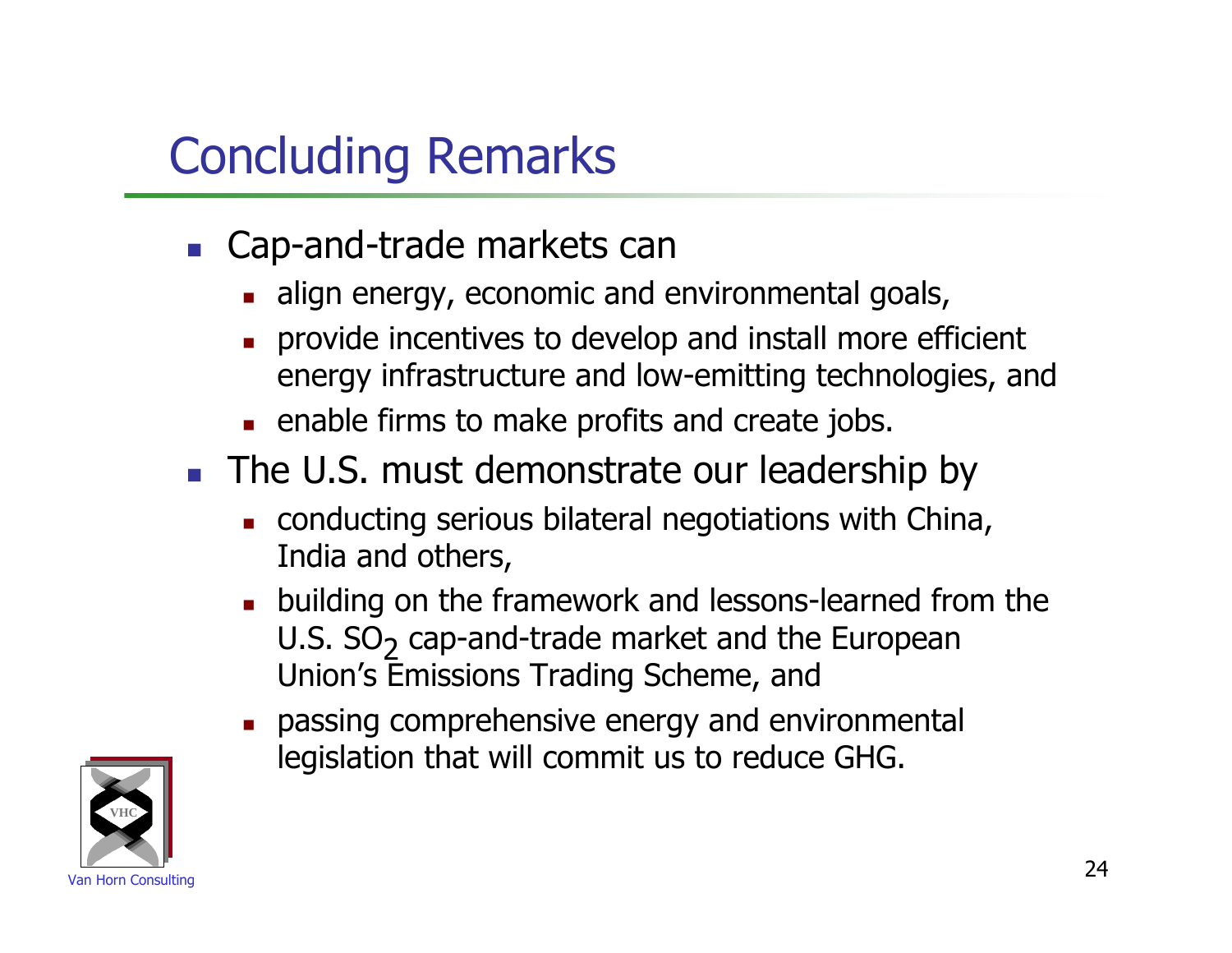

Appendix

#### Concerns About the Scientific Evidence and Timetables for Global Warming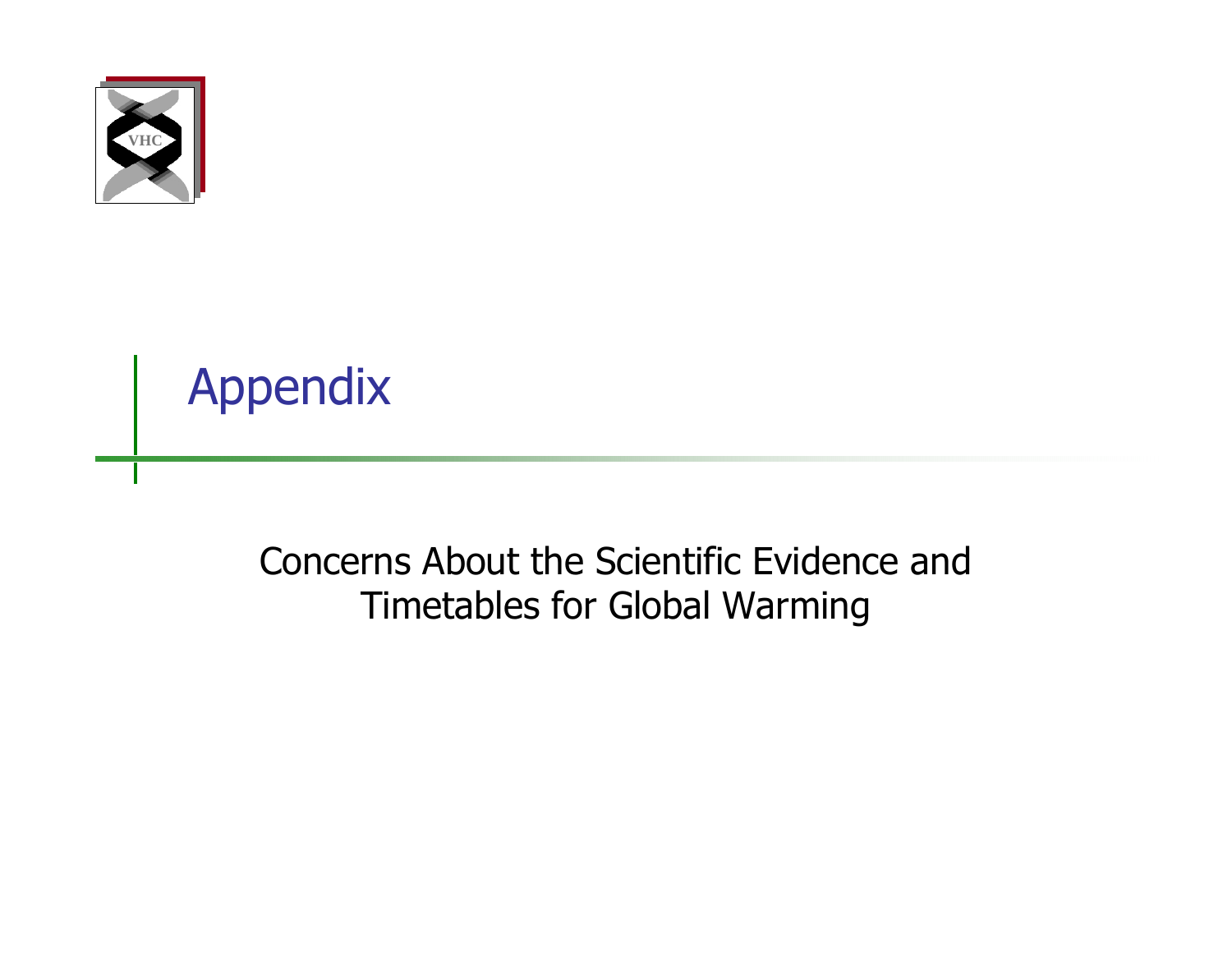#### Concerns About Scientific Integrity Might Delay Efforts to Reduce Global GHG

- **ClimateGate Emails** 
	- The University of East Anglia's Climate Research Unit…
	- **Nere non-conforming data and differing conclusions** suppressed by peer-reviewed journals?
- **Scientific Uncertainty vs. Misrepresentation vs. Errors** 
	- Remaining lifetime of Himalayan glaciers (2305, not 2035).
	- Were other scientific uncertainties misrepresented by the IPCC?
	- How should uncertainties be explained to a skeptical public?
- Scientific perfection is impossible, but apparent biases or misrepresentation in a public debate can cause doubts about those policies and legislation that rely on the preponderance of scientific evidence.

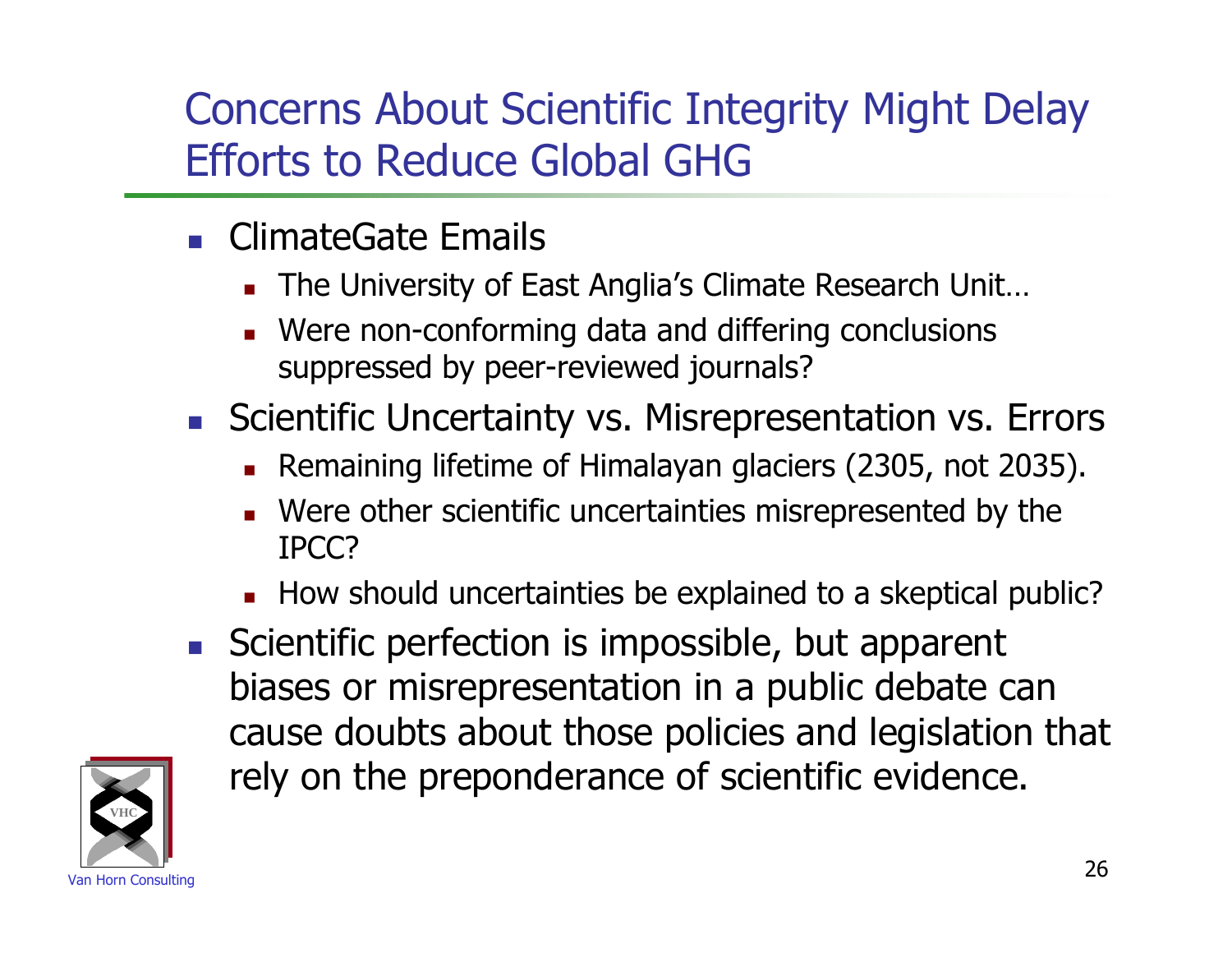



## About Van Horn Consulting

#### www.vhcenergy.com

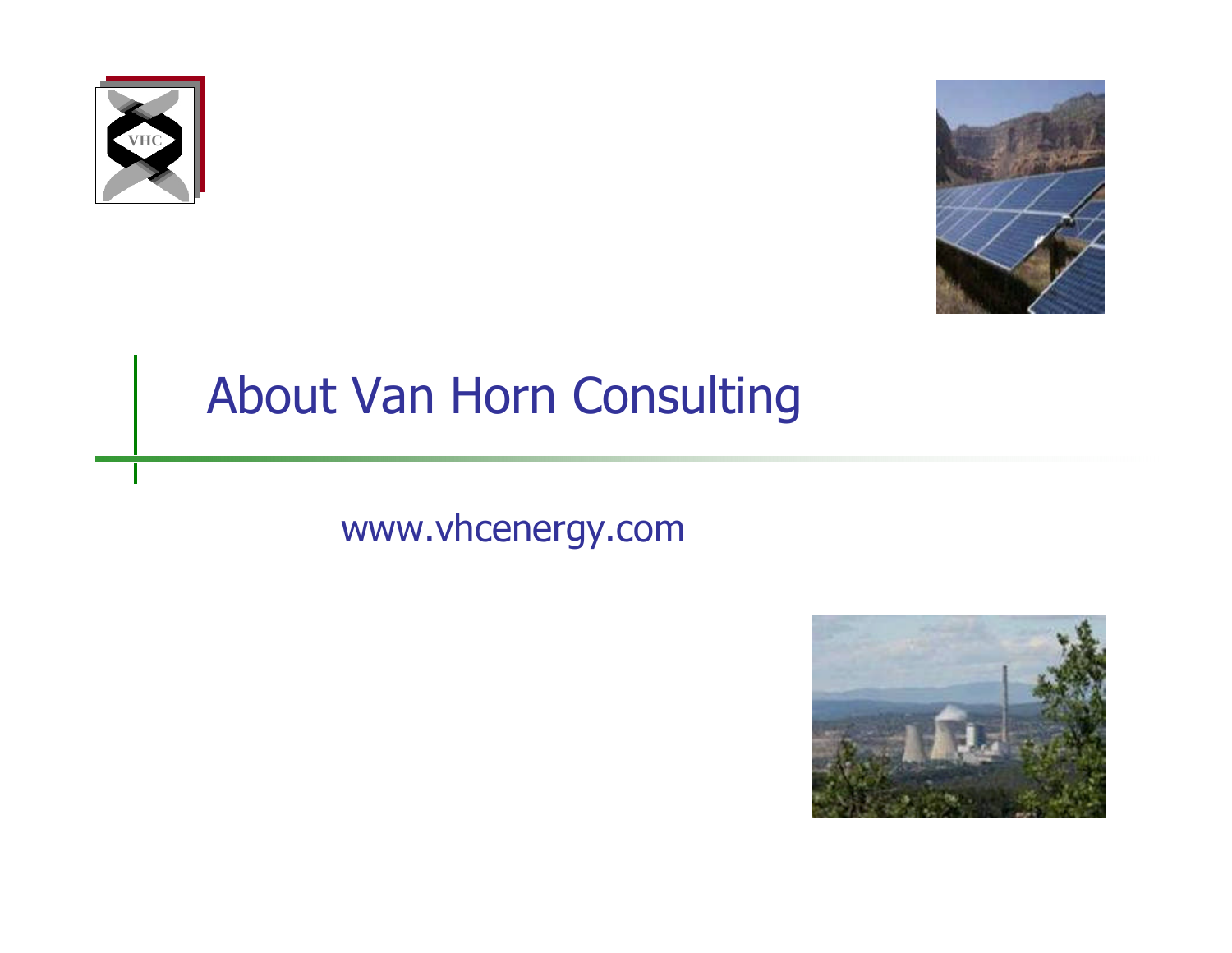# Van Horn Consulting

- **Founded in 1987, Van Horn Consulting (VHC) helps its** clients examine energy and environmental markets and contracts, evaluate competitive and regulatory issues, review projects, devise business strategies, prepare expert testimony and value assets.
- Rigorous analyses of a broad spectrum of market, contractual and business decisions combined with management consulting constitute our core practice.
- We have developed and analyzed strategies and conducted major studies for EPRI, EPA, electric and gas utilities & market participants.
- **NHC provides independent reviews, evaluations and expert** testimony regarding electricity, fuels, technology and emissions markets, regulations and contracts.

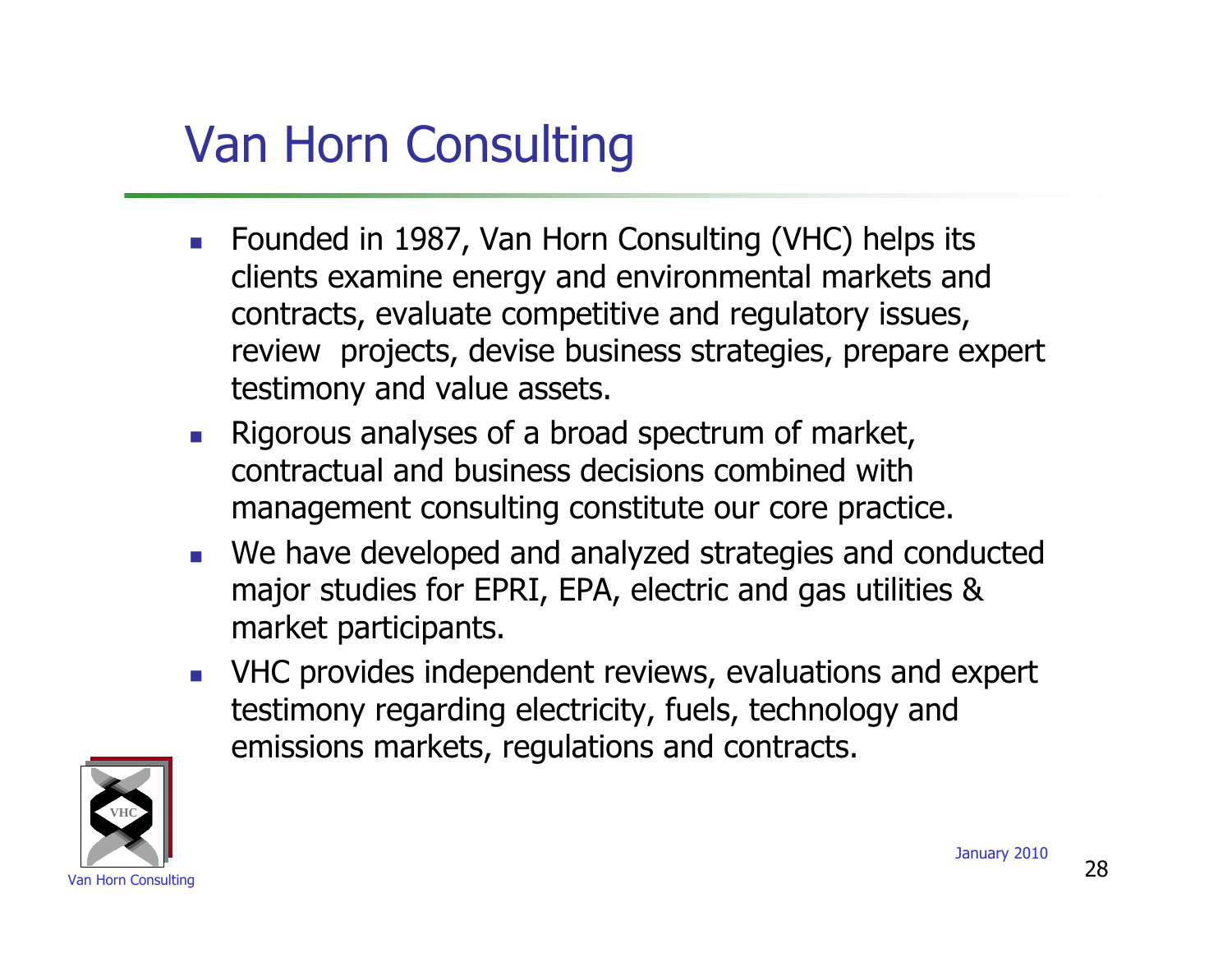# VHC Senior Consultants



- **Michael Katz, M.S., P.E.,** Senior Consultant, has over 25 years experience in electric and natural gas markets, risk management, strategic planning and operations of physical assets. With VHC, Mike leads Independent Evaluator assignments for renewable, conventional and demand-side contracts for both Southern California Edison and SDG&E. As PG&E's Vice President, California Gas Transmission (CGT) from 2000 to 2004, he led a department with \$400 million in revenue and 500 people. Earlier, he led PG&E's Power Generation Department and was Director of Generation Portfolio Management and Power Generation Business Planning, after holding positions in Electric Resources Planning. Mike provides analysis and advice regarding operations, planning, technologies and strategy.
- **Edward Remedios, Ph.D., MBA**, Senior Consultant, formerly worked for Chevron Research Company and for Pacific Gas & Electric Company (PG&E). While at PG&E, Ed coordinated PG&E's long-range planning and was the head of the Economics and Forecasting Department with responsibilities for economic and sales forecasts and project evaluations, including financial, economic and technical assessments. Ed provides evaluations of projects and analyses of markets, tariffs and regulations.
- **Andrew Van Horn, Ph.D.,** Managing Director, has 30 years experience evaluating electricity, natural gas, coal and emissions markets, analyzing and implementing new markets, contracts and regulations. He is an Independent Evaluator for SDG&E and SCE. He developed EPRI's first Integrated Resource Planning model, provided the price for the first SO<sub>2</sub> allowance trade in 1992, analyzed both the 1977 and 1990 Clean Air Act Amendments and projected impacts of greenhouse gas (GHG) policies from 2000 to 2050. He has advised clients on electricity and natural gas procurement and contracts,  ${SO}_2$  and GHG market design, technology cost and performance, R&D, price forecasting, plant valuation and strategic planning. He has testified about power, natural gas, steam and emissions contracts, economic damages, resource planning, reasonableness reviews, tariffs and the impacts of regulations before the FERC, state agencies and courts.

**VHC**